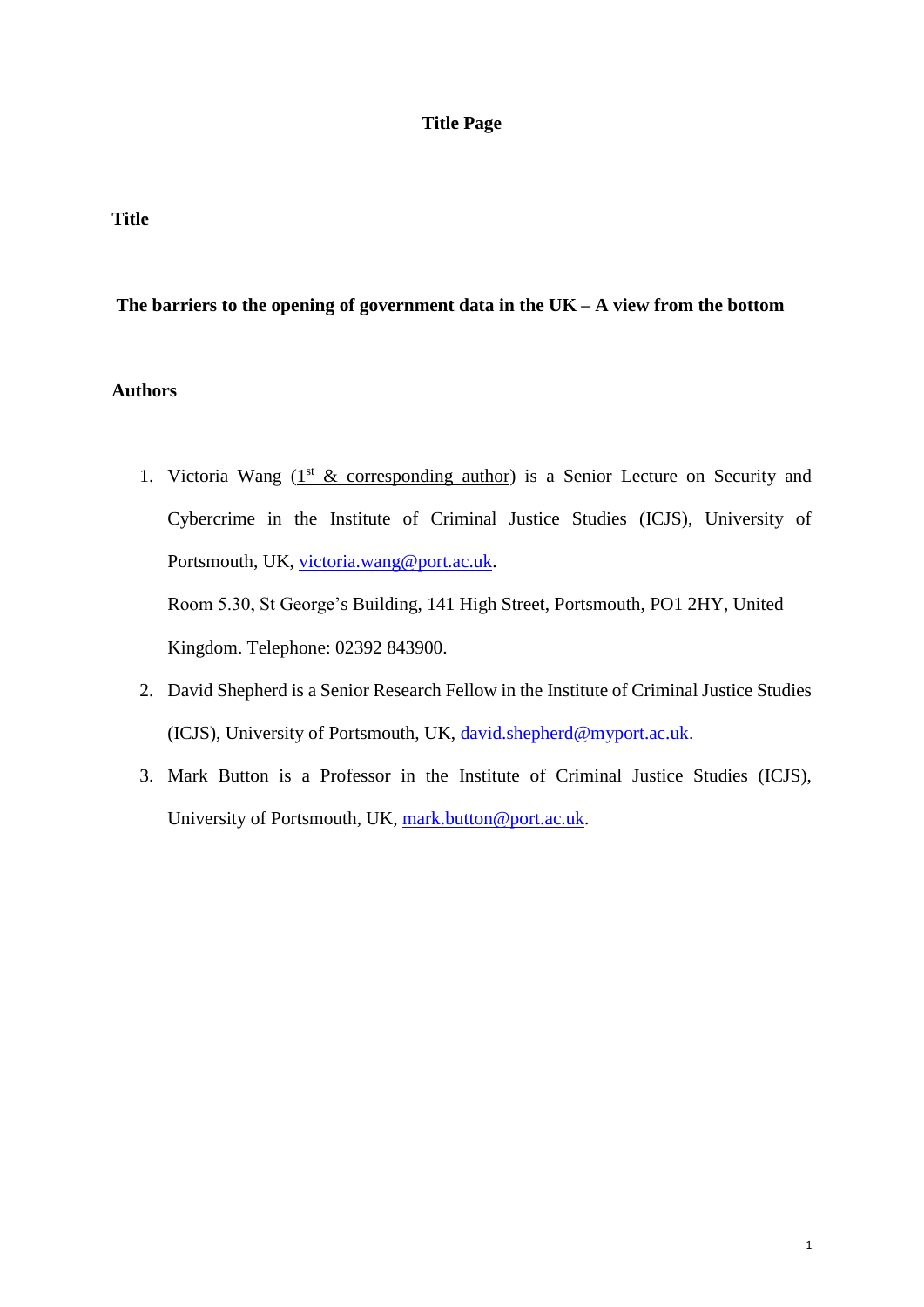#### **The barriers to the opening of government data in the UK – A view from the bottom**

#### **Abstract**

This paper explores some of the key barriers to Open Government Data (OGD) that responsible civil servants in the UK face as they try to comply with the UK-led OGD initiative. Empirically, we provide a quantitative analysis of the resources published on the government's central OGD portal, data.gov.uk, and a unique insight into the publishing of OGD in the UK based on 22 interviews with responsible individuals at the operational level of publishing OGD. Our findings reveal that while the barriers to open government *information* have been substantially reduced, the barriers to open government *data* persist. Even the most enthusiastic responsible individuals face considerable obstacles in publishing OGD. Further, a key barrier to OGD in the UK is its impression management strategy based on its informational rather than data orientation. Due to the UK's pioneering position in the OGD initiative, these findings are relevant to understanding and improving OGD programmes at local, national and international levels. The findings may, subsequently, lead to evidence-based strategies and policies.

**Keywords** Open Government Data (OGD), UK government, benefit paradox, privacy, impression management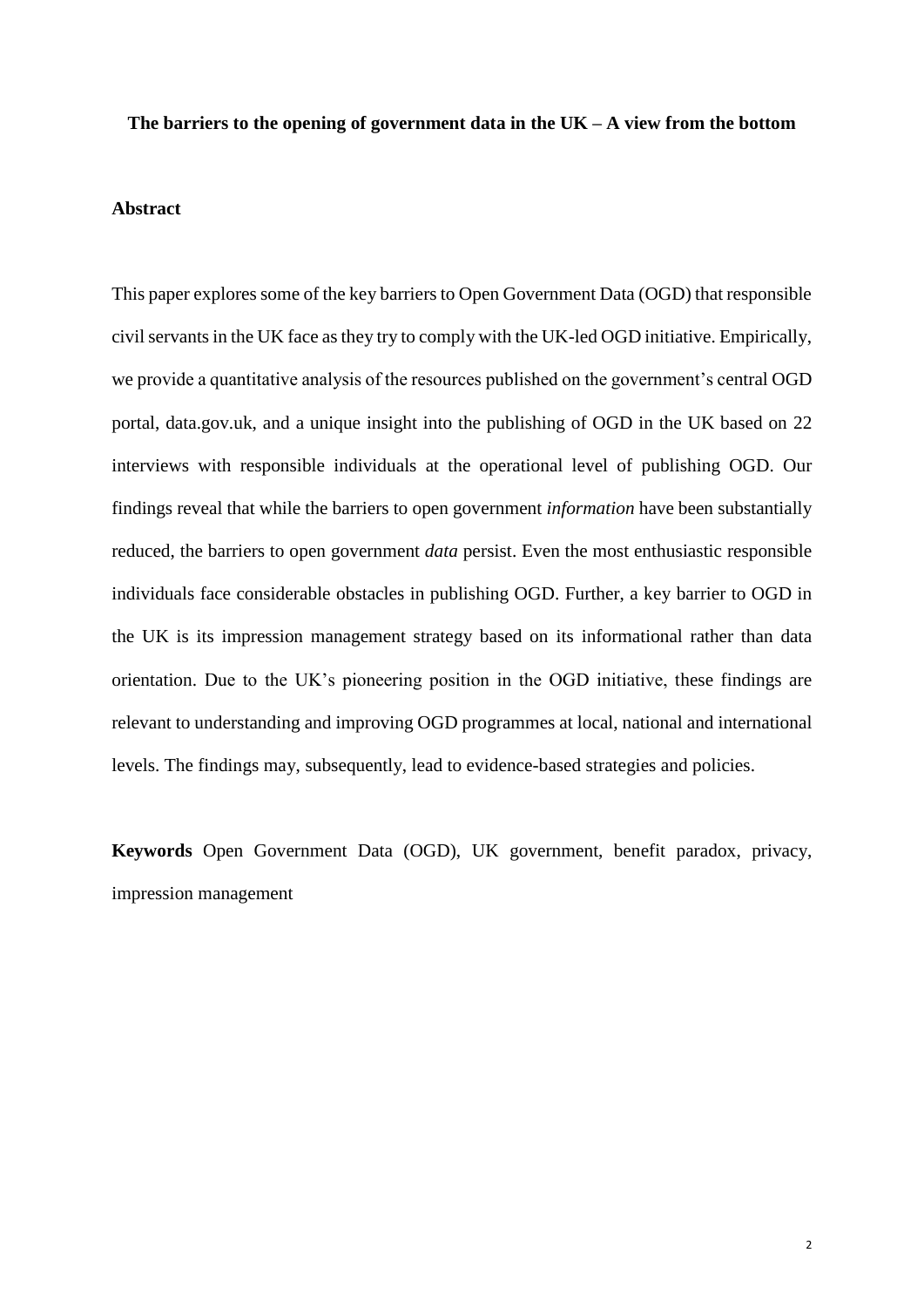## **1. Introduction**

The Open Government Data (OGD) initiative emerged as a coordinated, multilateral movement shortly after the turn of the  $21<sup>st</sup>$  century (Davies and Bawa, 2012). Its primary social purposes are to advance open government through transparency, accountability and civic collaboration, and to act as a catalyst for innovation and economic growth (Janssen, 2012). OGD represents a paradigm shift in the way that governments shape their relationships with their citizens to build more open, progressive, democratic governments (Gigler et al., 2011). A key event in its development was the publication of the eight principles of OGD following a meeting of thirty open government activists in Sebastopol in 2007. <sup>1</sup> These principles provide a framework for delivering these social purposes by setting out the key attributes of OGD and the primary responsibilities of publishers. The framework states that OGD should be: i) complete, ii) primary, granular data, iii) timely, iv) accessible, v) machine-processable, vi) nondiscriminatory, vii) non-proprietary, and viii) licence free. Six years later, in 2013, the Open Data Charter was signed by the eight members of the G8, including the UK (G8, 2013). In fact, the UK is considered as a leading pioneer of the OGD initiative alongside the USA (Janssen, 2012).

To date, 19 national governments and 43 local governments have signed the Open Data Charter, and 79 national governments have endorsed the Open Government Declaration in order to join the Open Government Partnership<sup>2</sup>. Furthermore, OGD is often associated with other progressive advancements, such as the Smart Cities (e.g., Mellouli, et al., 2014). However, the OGD movement is beset with a conundrum, which we term the benefit paradox:

<sup>&</sup>lt;sup>1</sup> See: [https://opengovdata.org.](https://opengovdata.org/)

<sup>2</sup> See: [https://www.opengovpartnership.org/about/about-ogp.](https://www.opengovpartnership.org/about/about-ogp)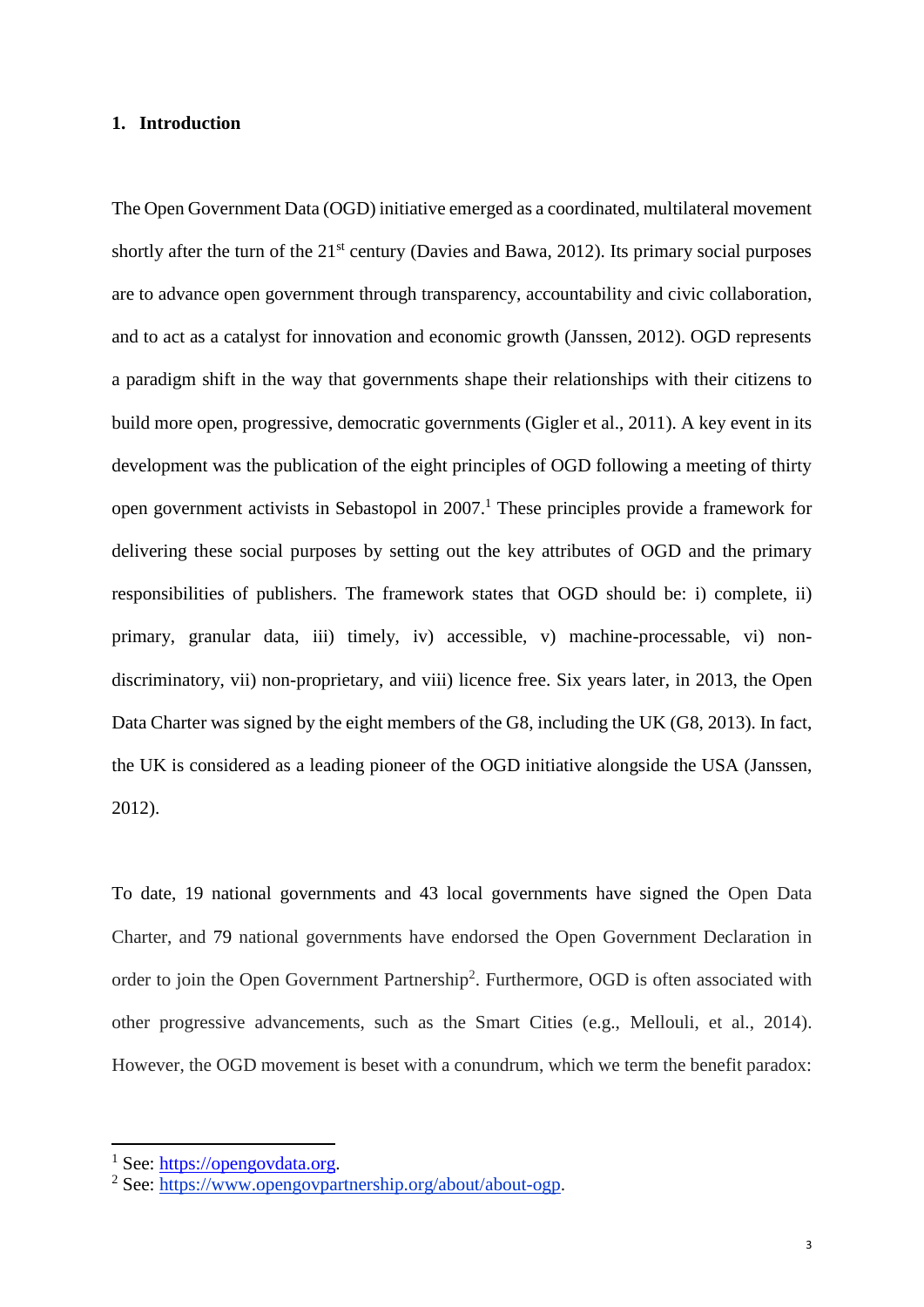despite these multilateral commitments and the publication of thousands of OGD resources, evidence of its actual benefit remains limited, both in the UK and more widely (Davies et al., 2013). Concerns with the lack of meaningful progress have prompted a number of research studies on barriers to the OGD agenda in other countries. For some examples, Janssen et al. (2012) in the Netherlands, Barry and Bannister (2014) in Ireland, Hellberg and Hedström (2015) in Sweden, Ruijer and Huff (2016) in the USA, and Wang and Lo (2016) in Taiwan.

In this paper, we focus on the UK and ask the research question – what are the key barriers to Open Government Data (OGD) in the UK? This research question is made more prominent and intriguing by the strength of the benefit paradox in the UK. It arises from the sharp contrast between the UK's leadership of the OGD initiative and the lack of evidence of OGD's actual benefit in the UK. To answer the research question, first, we provide a quantitative analysis of the resources published on the government's central OGD portal, data.gov.uk.<sup>3</sup> Second, we provide a unique insight into the publishing of OGD in the UK based on 18 qualitative interviews with public sector employees (junior or mid-rank data managers with OGD responsibilities), and 4 interviews with private sector managers who support the government's OGD programme. Our quantitative analysis and qualitative interviews are both guided by the Sebastopol principles, and by focusing on publishing data rather than information. Our research reveals that in the UK, the barriers to open government *data* remain, while the barriers to open government *information* have been substantially reduced. Even the most enthusiastic responsible individuals face considerable obstacles in publishing OGD. A key barrier to OGD in the UK is its impression management strategy based on its informational rather than data orientation. If the UK, as a pioneering of the OGD initiative, is burdened with these problems

<sup>3</sup> See: [https://data.gov.uk/.](https://data.gov.uk/)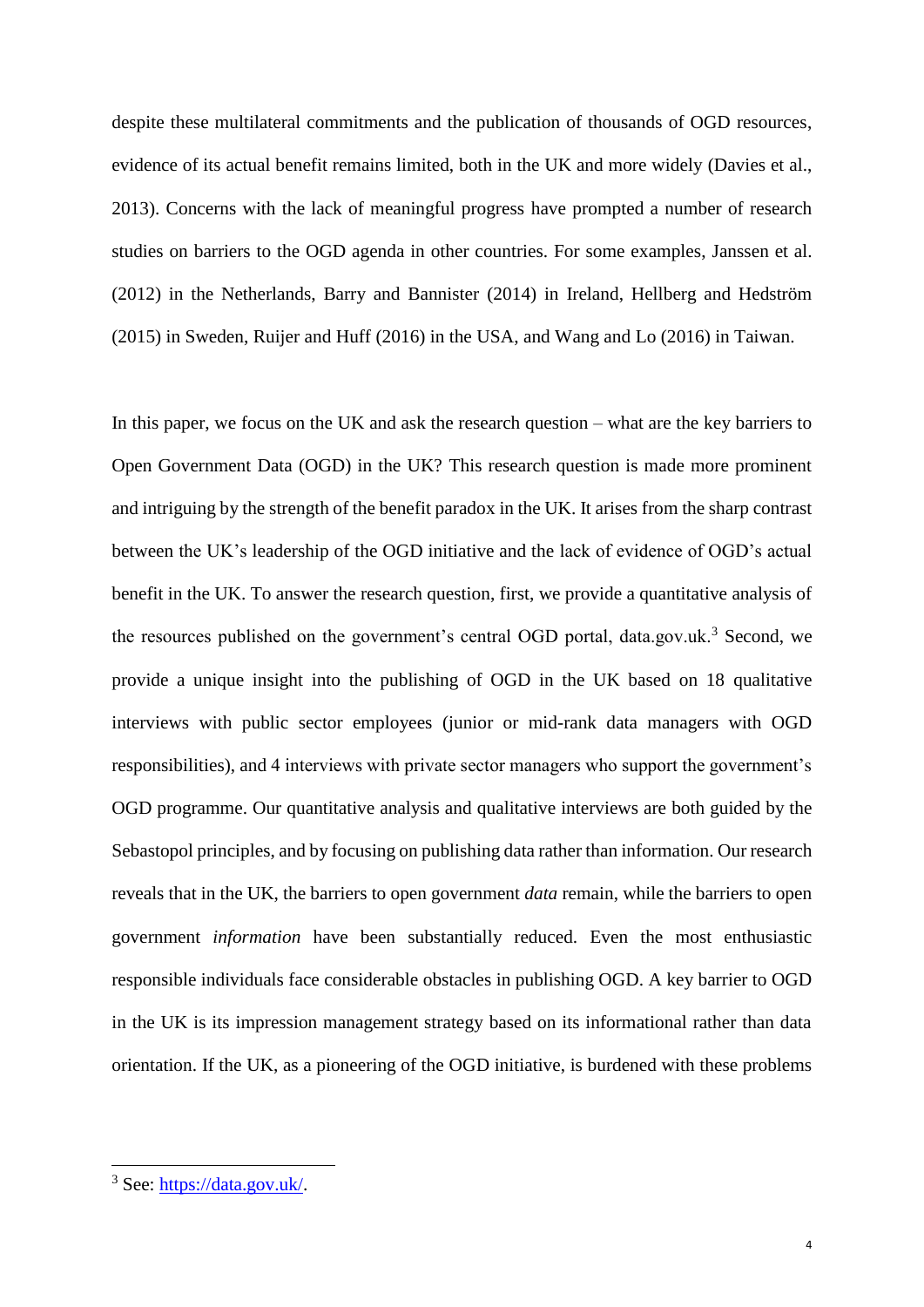then less advanced countries are likely to experience the same or similar obstacles. Thus, our research has relevance at both national and international levels.

# **2. Background – The UK's commitment to OGD and previous research on OGD barriers**

The UK government proclaims its 'number one slot' (Heywood, 2016) in the OGD movement – 'a world leader in making public sector available for re-use' (UKAuthority, 2018). Its pioneering position is supported by two international indices. The Open Data Barometer (ODB) ranks the UK at number one on its global scale, and it is the only country with the maximum implementation score of  $100<sup>4</sup>$ . The alternative measure, the Global Open Data Index, places the UK at joint second with Australia.<sup>5</sup> The UK government's commitment to the OGD initiative is further demonstrated by a range of activities that include: i) its publishing of national strategies, such as the 'UK Open Government National Action Plan' (HM Government, 2016) and departmental policies (e.g., HMRC, 2012; DWP, 2012); ii) its membership of the international Open Government Partnership (OGP, 2018); iii) its support of civil society's UK Open Government Network (u.d.); and iv) its expansion of the resources in the government's primary OGD access portal – the data.gov.uk website. This portal was launched as an exemplary 'world showcase', and during the launch event a government official told reporters that "Departments are queueing up to release data sets" (The Guardian, 2010). At that time, in 2010, the portal was launched with over 2,500 datasets (Davies, 2010). Eight year later, by the 8th February 2018, 43,728 government datasets were listed on the website –

<sup>4</sup> See: [https://opendatabarometer.org/2ndEdition/analysis/rankings.html.](https://opendatabarometer.org/2ndEdition/analysis/rankings.html) The implementation scale is a measure of dataset openness (Open Data Barometer, 2017).

<sup>5</sup> See: [https://index.okfn.org/place.](https://index.okfn.org/place)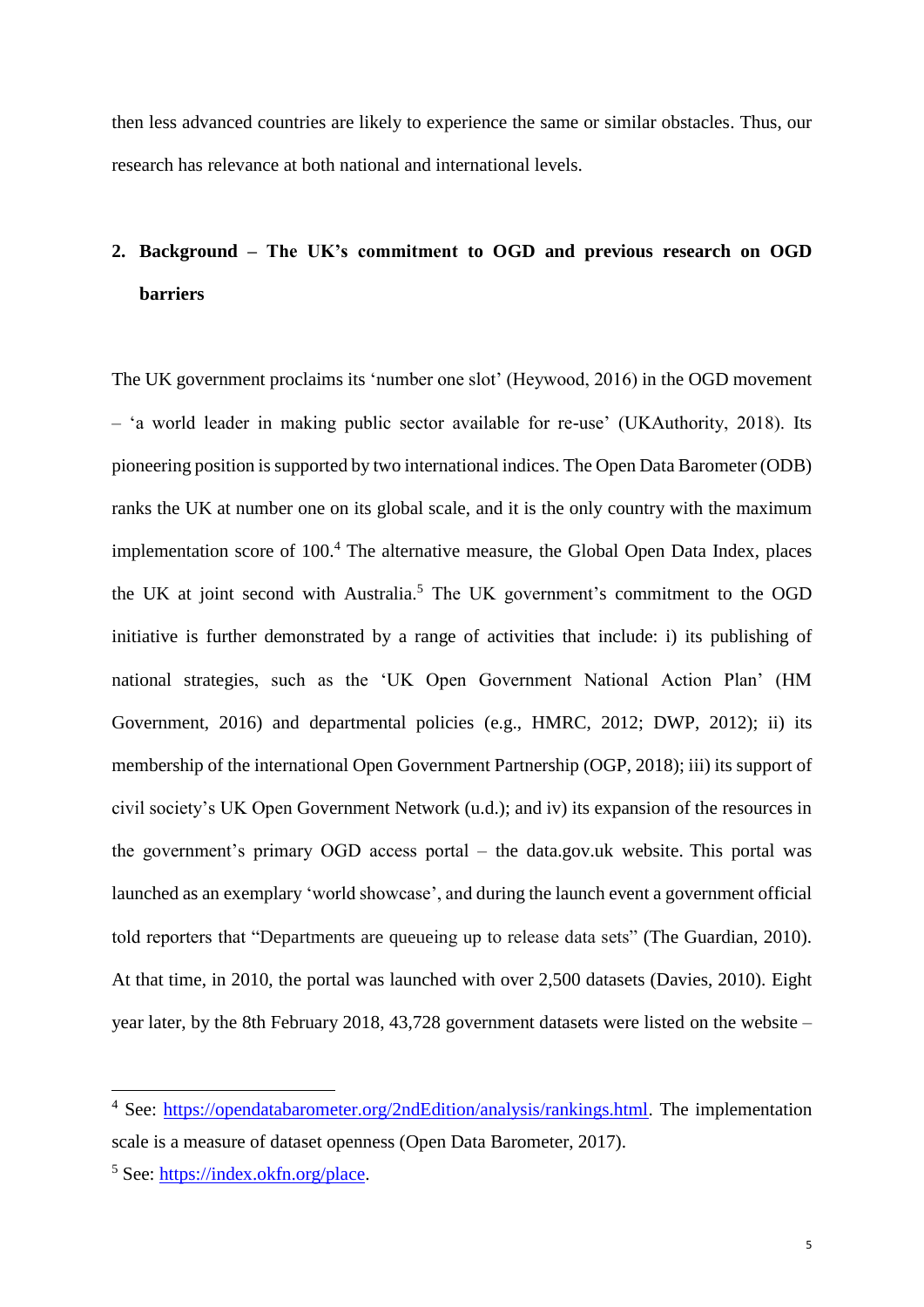a 737 increase over the previous three months since  $1<sup>st</sup>$  of November 2017. It is therefore especially paradoxical that, despite the UK's leading position, its bold policies and the considerable efforts of civil servants, there remains little evidence of OGD's actual benefits to the UK (European Commission, 2015).

Research studies have been conducted in other countries to investigate the lack of meaningful progress of their OGD programmes. The prior studies exposed a wide range of predominantly organisational barriers to OGD. The following summarises the three most prominent studies. Zuiderwijk et al. (2012) conducted four workshops at conferences in the USA, Austria, Greece and Norway, and interviewed six published activists in the Netherlands. Their participants were predominantly academics. Their research resulted in a list of 118 socio-technical barriers which they categorised into ten groups: i) availability and access; ii) findability; iii) usability; iv) understandability; v) quality; vi) linking and combining data; vii) comparability and compatibility; viii) metadata; ix) interaction with the data provider; and x) opening and uploading (Zuiderwijk et al., 2012). Similarly, Janssen et al. (2012) conducted a focus group followed by interviews with 14 senior civil service managers, administrators and users in the Netherlands. They listed 57 barriers to OGD under six categories, including: i) institutional; ii) task complexity; iii) use and participation; iv) legislation; v) information quality; and vi) technical. Finally, Barry and Bannister (2014), who were critical of the dismal progress of OGD in Ireland, interviewed a number of senior civil servants in Ireland. They identified 20 release barriers under six categories: i) economic; ii) technical; iii) cultural; iv) legal; v) administrative; and vi) risk related. The authors identified resource constraints, loss of revenue and uncertainty with respect to privacy legislation as the most prominent of these 20 barriers.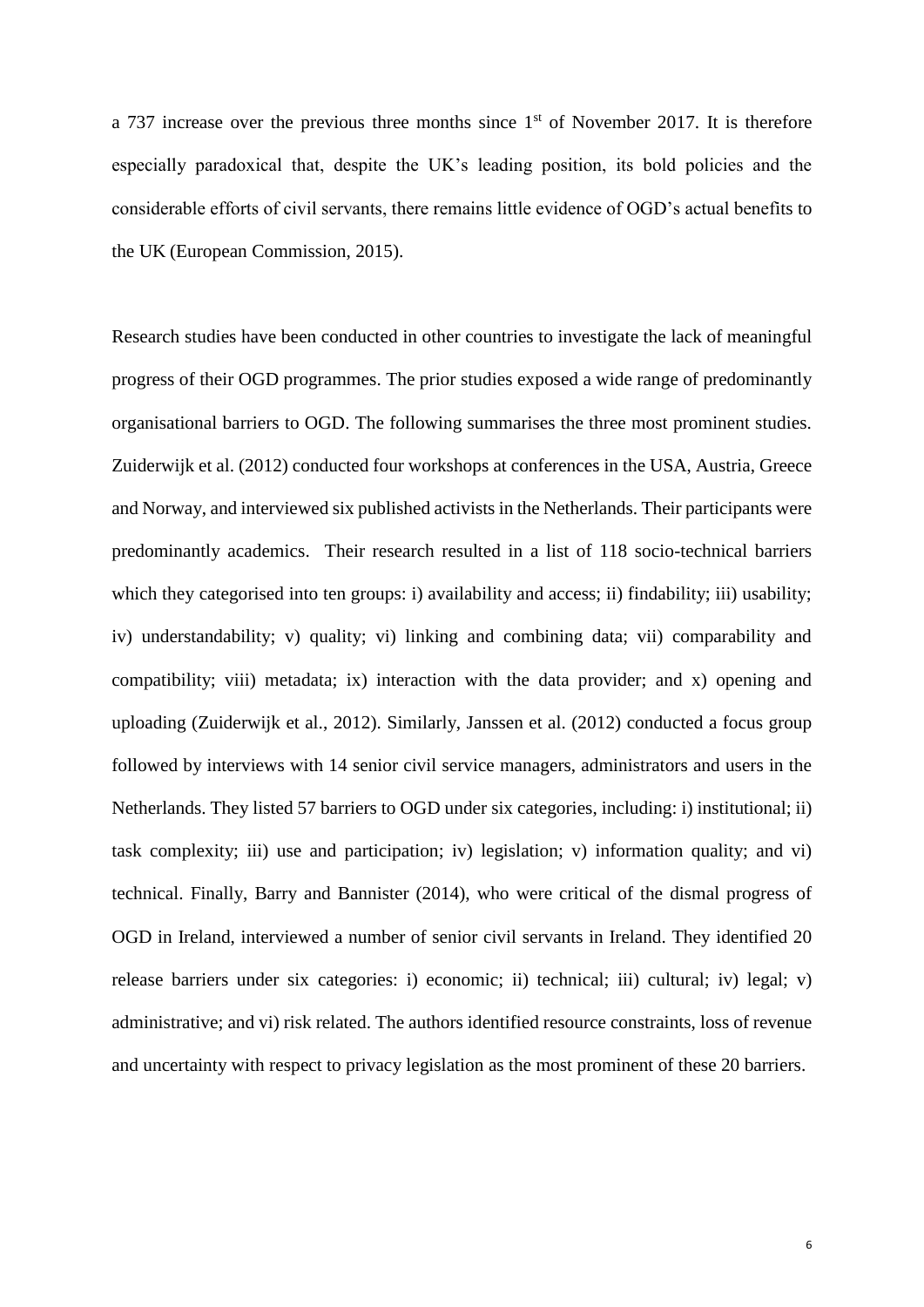To our knowledge, this is the first research into OGD barriers in the UK. It is unique in focusing on a country at the pinnacle of the OGD movement, and in focusing on constraints at the operational level of OGD delivery based on interviews with junior and mid-rank data managers. The previously identified barriers that are most relevant to the present research findings are conveniently set out in Table 1 along with relevant citations. These barriers fall into eight key categories: i) leadership; ii) economic justification; iii) inadequate resources; iv) power; v) distrust; vi) data quality; vii) user engagement; and viii) privacy.

| <b>Barrier</b>  | <b>Description</b>                  | <b>Reference</b>                  |  |  |
|-----------------|-------------------------------------|-----------------------------------|--|--|
| Leadership      | Lack of leadership and clear        | Barry and Bannister (2014)        |  |  |
|                 | direction                           | Huijboom and Van den Brook (2011) |  |  |
| Economic        | No business case due to lack of     | Conradie and Choenni (2012)       |  |  |
| justification   | measurable economic benefits        | Martin et al. (2013)              |  |  |
| Inadequate      | Insufficient funding, staff, skills | Barry and Bannister (2014)        |  |  |
| resources       | and legacy technologies             | Janssen et al. (2012)             |  |  |
| Power           | Releasing data undermines the       | Barry and Bannister (2014)        |  |  |
|                 | power of the civil service          | Kornberger et al. (2017)          |  |  |
| <b>Distrust</b> | Fear of misinterpretation by        | Barry and Bannister (2014)        |  |  |
|                 | press or public leading to          | Grimmelikhuijsen (2013)           |  |  |
|                 | misinformation and blame            |                                   |  |  |
| Data quality    | Inaccurate, obsolete, invalid,      | Janssen et al. $(2012)$           |  |  |
|                 | missing data and metadata           | Zuiderwijk et al. (2012)          |  |  |
| User            | Lack of engagement with users       | Martin et al. (2013)              |  |  |
| engagement      |                                     | Zuiderwijk et al. (2012)          |  |  |
| Privacy         | Legal privacy restriction           | Altman et al. $(2015)$            |  |  |
|                 |                                     | Zuiderwijk et al. (2012)          |  |  |

Table 1: Key OGD barriers in literature that are more relevant to this research

## **3. Research methods – Quantitative analysis and qualitative interviews**

Two research methods were employed to answer the research question: what are the key barriers to Open Government Data (OGD) in the UK? These methods were a quantitative analysis of the data.gov.uk OGD portal followed by 22 semi-structured interviews with responsible individuals at the operational level of publishing OGD. The recruitment strategy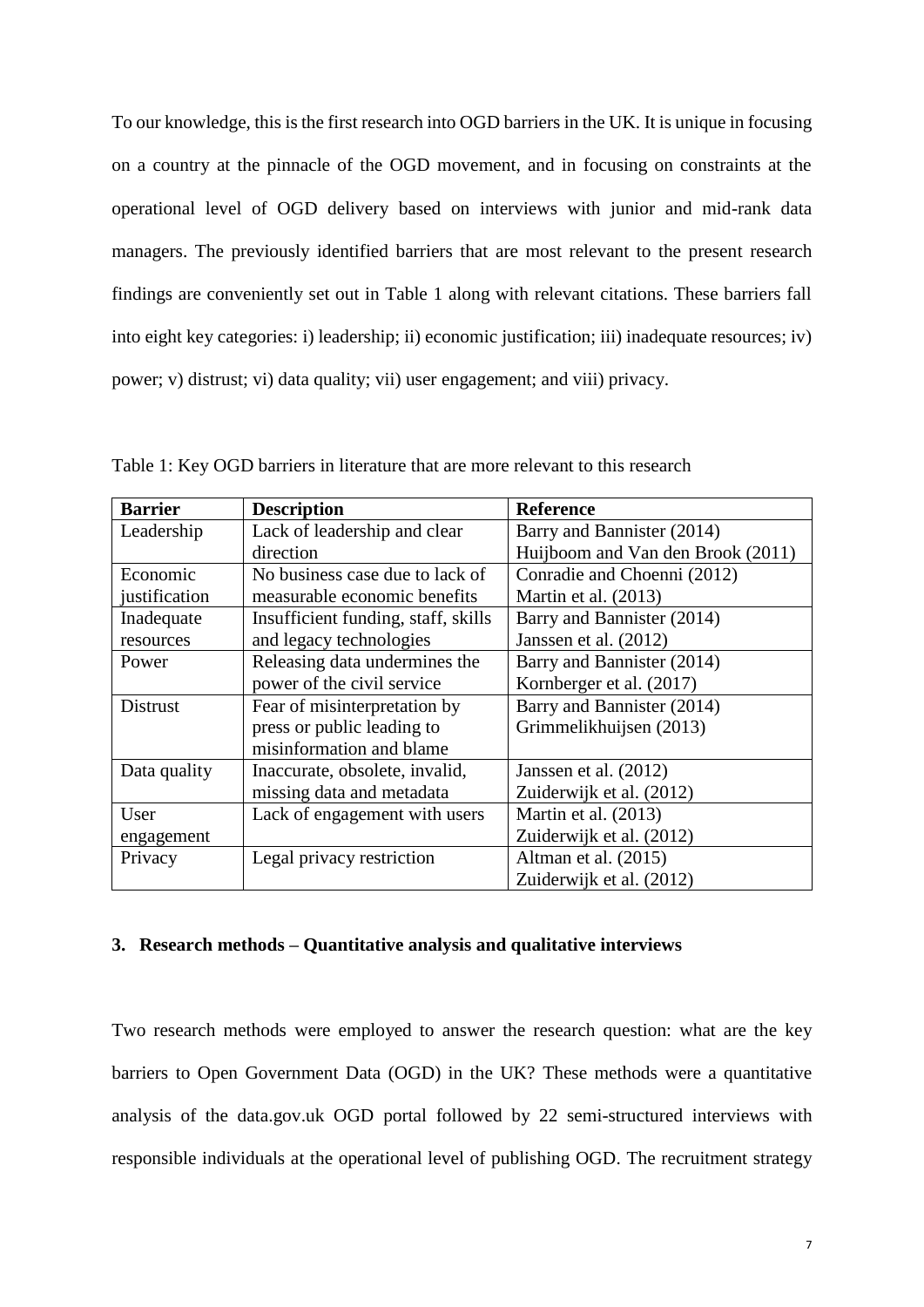and the interview questions were both informed by the results of the prior quantitative analysis of the data.gov.uk OGD portal.

In the quantitative analysis, a data.gov.uk usage dataset, dated  $22<sup>nd</sup>$  May 2017 and containing 36,263 publications, was downloaded and analysed to generate a usage profile.<sup>6</sup> The file was also used in estimating the percentage of publications that are open based on two of the Sebastopol principles: primary (i.e. granular) data and timeliness. 271 datasets were randomly sampled from the report, accessed on the portal and assessed for their granularity and timeliness. Granular, adaptable data rather than mediated, inert information is central to the purposes of OGD (Yu and Robinson, 2012). Timeliness is important because data which reflects current social conditions and government practices has more utility than historic data (Vetrò et al., 2016). There is, however, no consensus in the literature as to how timeliness can be measured. It is generally subjectively defined, using qualifiers such as 'as soon as possible' (Sebastopol principles), continuous release (Lourenço, 2015) and the presence of updates (Vetrò et al., 2016). The Sunlight Foundation (2017) acknowledges that timeliness is contingent on the nature of the data, and encourages real-time release to maximise its utility, a robust criterion that would disqualify virtually all OGD publications. For our purposes, timeliness was operationalised as 'recency', that is, the period since the resource was last updated. It does not capture the time delay between data collection and publication. The margin of error is +/-6% at the 95% confidence level.

In the qualitative research, a purposive sampling strategy was used to recruit the 22 interview participants. Purposive sampling is useful for in-depth interviews to generate rich information from selected individuals that are especially knowledgeable about, or experienced with, a

<sup>&</sup>lt;sup>6</sup> See: [https://data.gov.uk/data/site-usage#totals.](https://data.gov.uk/data/site-usage#totals)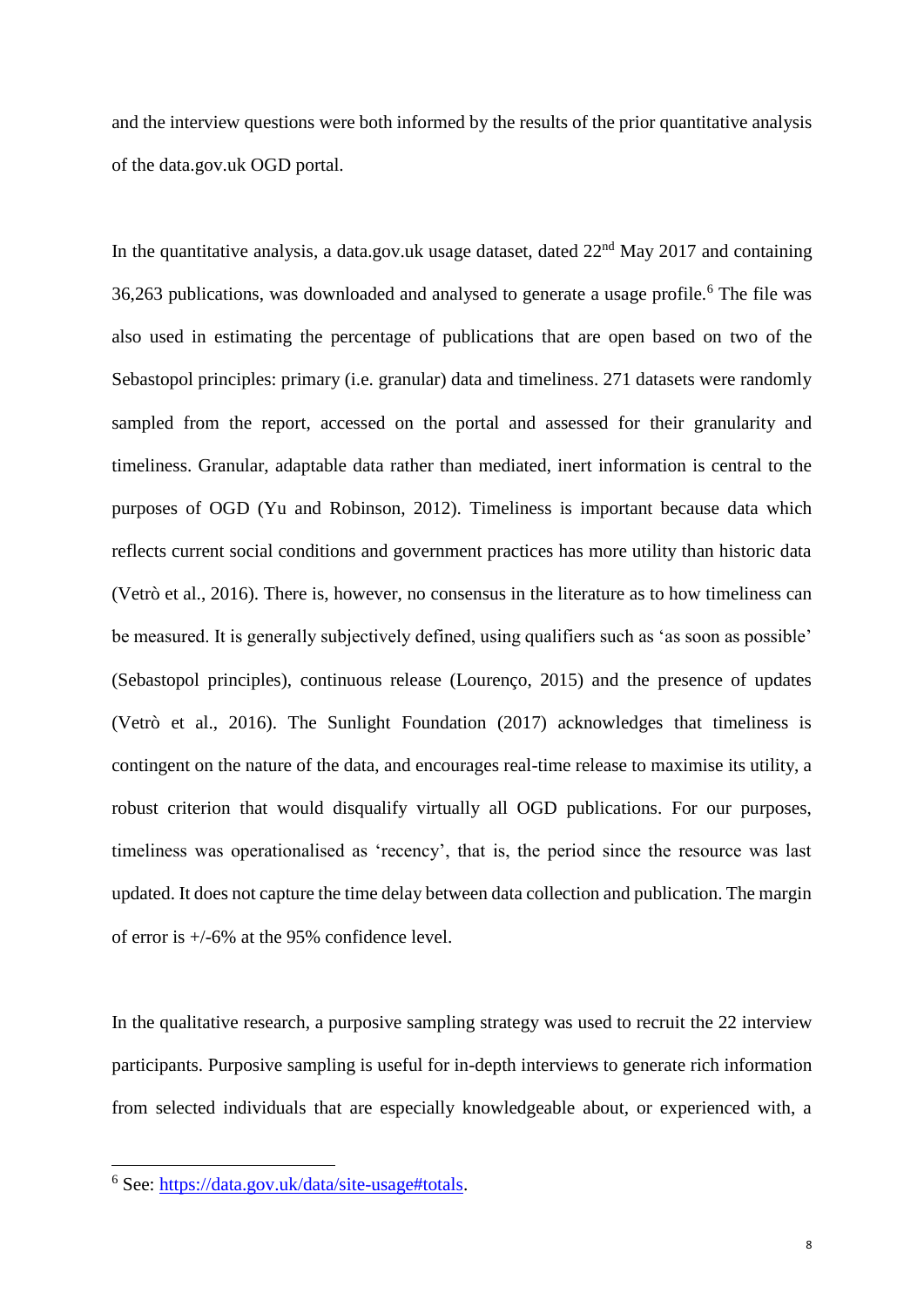subject (Palinkas et al., 2015). It is especially appropriate when access to these individuals is difficult (Kalof et al., 2008). The sample frame included 15 participants from 11 large central government agencies and 3 participants from 3 local authorities. The selection criteria for these individuals were that they were junior or mid-rank managers with responsibilities for organising and publishing OGD. These grades were selected to gain an insight into the operational experiences of publishing OGD 'from the bottom'. They are also less likely than senior managers to reproduce rehearsed corporate narratives whilst providing critical front-line perspectives. In addition, 4 data managers from 4 private sector organisations were included for their external views of government departments. These managers had considerable experience in working with government agencies on their OGD programmes. Nine interviews were conducted by telephone and 13 were in person. Only 5 interviewees consented to their interviews being recorded; the majority felt that recording would be inappropriate considering the sensitivities around their job roles, their responsibilities and potential criticisms. Published documents – including policy statements, statutes, practice guides, websites and OGD releases – were also accessed to confirm some of the participants' statements and to provide context.

In order to evaluate the participants' attitudes towards OGD, the semi-structured interviews commenced by asking participants about their understandings of OGD and their experience in the field. The interviews then used open questions to explore the participants' views of their departments, their senior management and the challenges they faced, for example - "What challenges do you face?"; "What are the attitudes of senior management?" Closed questions, especially about previously identified barriers, were avoided to ensure the collection of fresh perspectives, which could then be compared with the previous findings. The participants' organisations are coded as ORG1, ORG 2… ORG18. The individual participants are coded as ORG1.1, ORG2.2, ORG2.3… ORG22.1. All statements were dissected and entered into a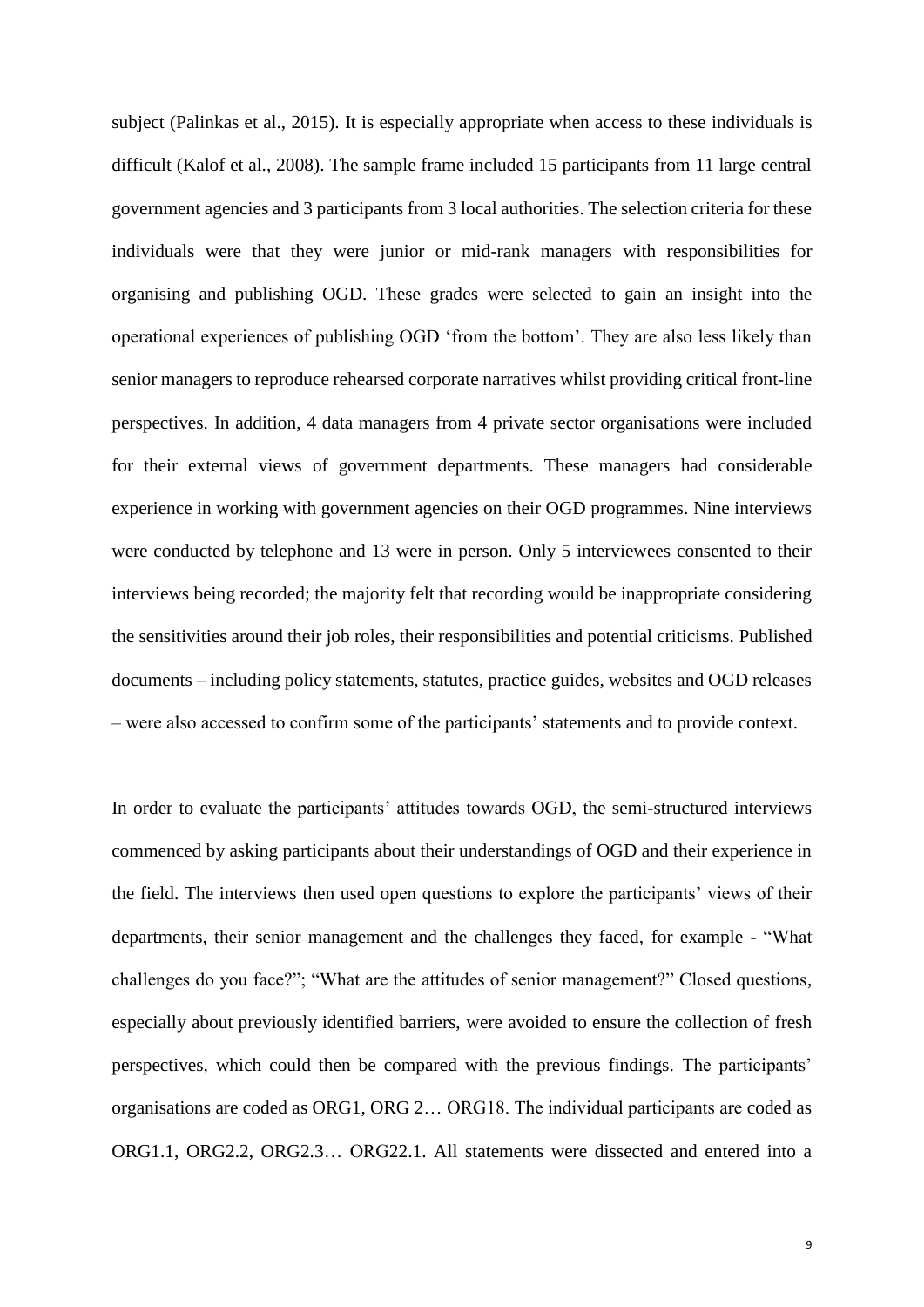spreadsheet. Each cell was manually coded to categorise substantive statements and to develop emerging themes (Gillham, 2005).

# **4. Findings – Key barriers to UK OGD**

Next, both quantitative and qualitative findings are presented. In brief, the effect of some of the key barriers to the UK government receiving actual benefits from its OGD programmes are clearly articulated by one of our participants. The participant commented:

"The failure to create an impact comes about because open data is often regarded as the objective. But that's wrong. Open data should be regarded as a tool for a particular purpose and not a goal in itself…. We have to remember that data informs and changes decisions. Open data is a tool, it is not the goal." [ORG8.1]

#### *4.1 OGD usage and openness*

In order to understand the level of user engagement, download data from the data.gov.uk usage report was categorised according to the number of times publications were downloaded (see: Figure 1). 33% of publications had not been downloaded at all, 35% had been downloaded between one and nine times, and just one resource (0.003%) had been downloaded more than 60,000 times.

Figure 1: OGD download statistics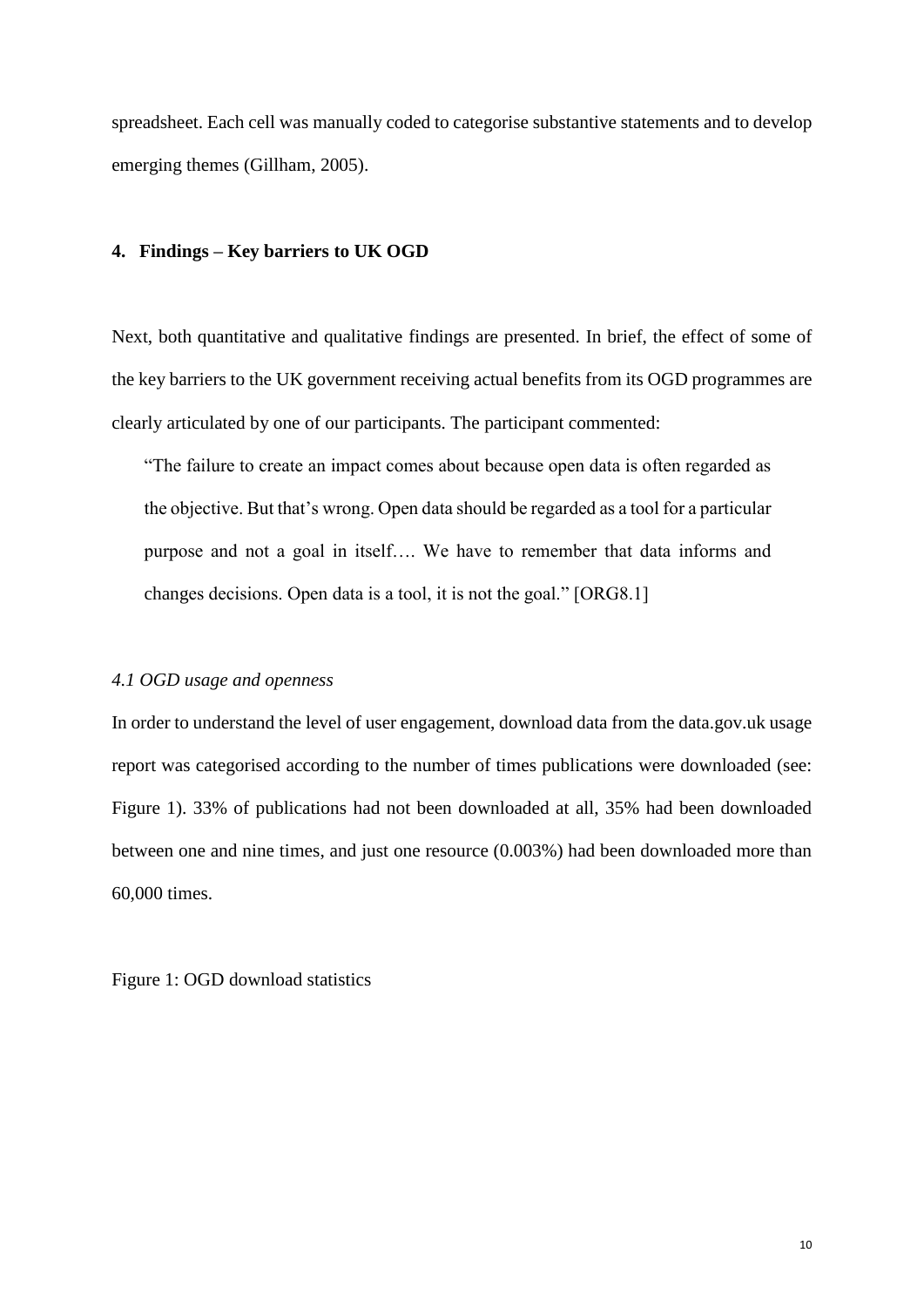

Based on the granularity and recency of publications, the openness of the UK government's publications is charted in Figure 2. The graph shows the percentage of publications that were published within the previous 6, 18, 30, 42 months. The >42 months category thus includes all the publications. Each time category shows the split between granular and non-granular data, i.e. categorised information, summarised information or reports. Overall (>42), 35% of publications were granular, 65% were mediated information. Just 8% of resources were granular data and updated or first published within the previous 6 months. 6% were informational and published within the previous 6 months.

Figure 2: Openness based on granularity and timeliness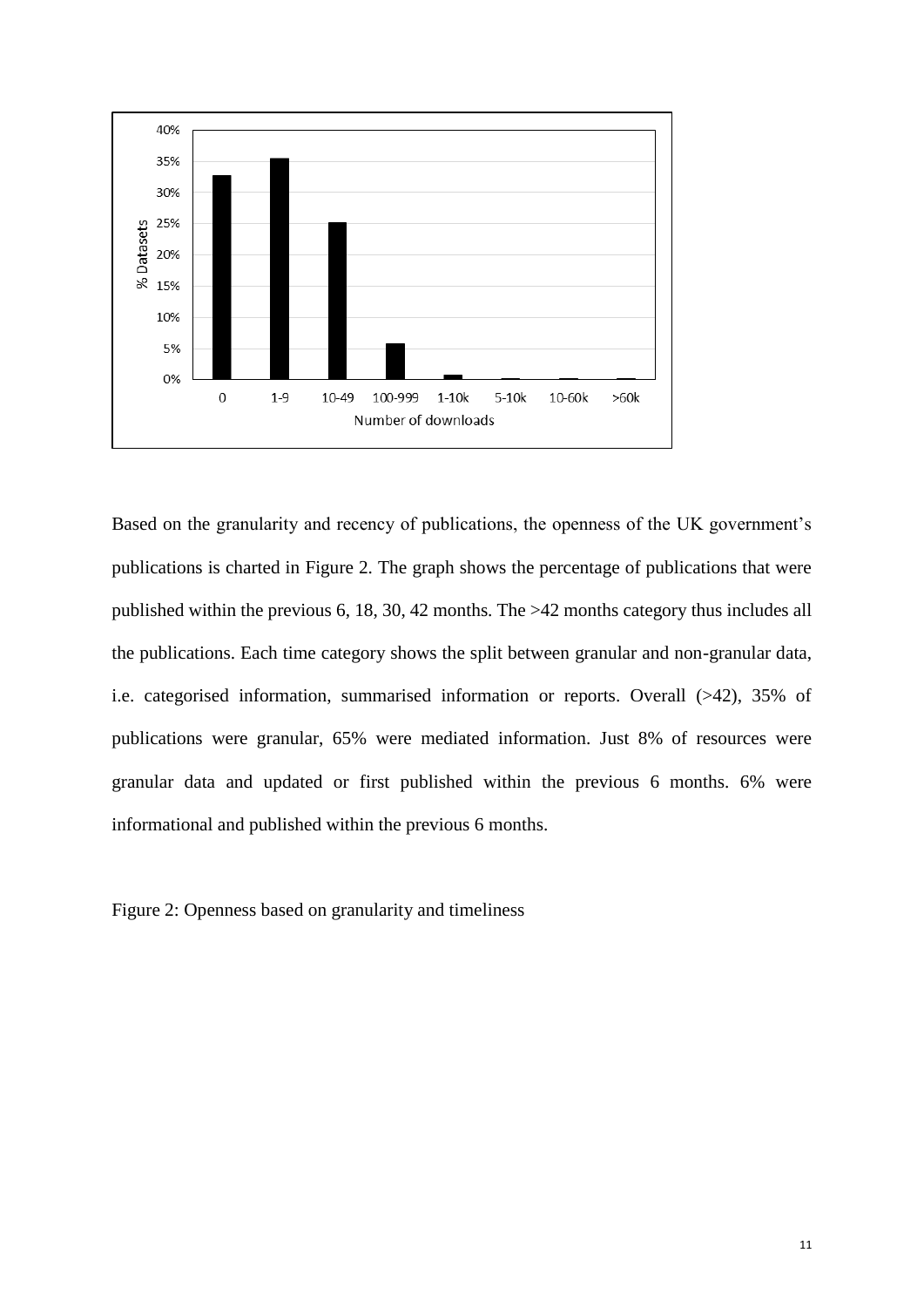

## *4.2 Barriers to OGD in the UK*

Some of the barriers that emerged from the interviews are the same as those found by previous research. This is in itself an interesting finding as it demonstrates that bureaucratic obstacles persist in the UK despite the country's leading position in the OGD movement. However, we also uncovered some barriers that were not previously identified or adequately exposed. We do not claim that these are in any way unique to the UK, but are more likely to be a result of our focus on the experiences of junior grades. These emergent barriers link to the previously identified barriers as set out in Table 2. It would make for a tidy analysis if the barriers to OGD were mutually exclusive. However, this is not the case. For example, the lack of benefits directs to a government agency itself is a sub-set of the general lack of measurable benefits, which creates the justification deficit, and subsequently the lack of adequate resources. For another example, the timeliness of releases is contingent on departments' capabilities and capacities with respect to their data quality control processes. Similarly, economic calculations also influence impression management tactics because web publishing informational materials from a department's stock of internal management resources and reports is an expedient, low cost option.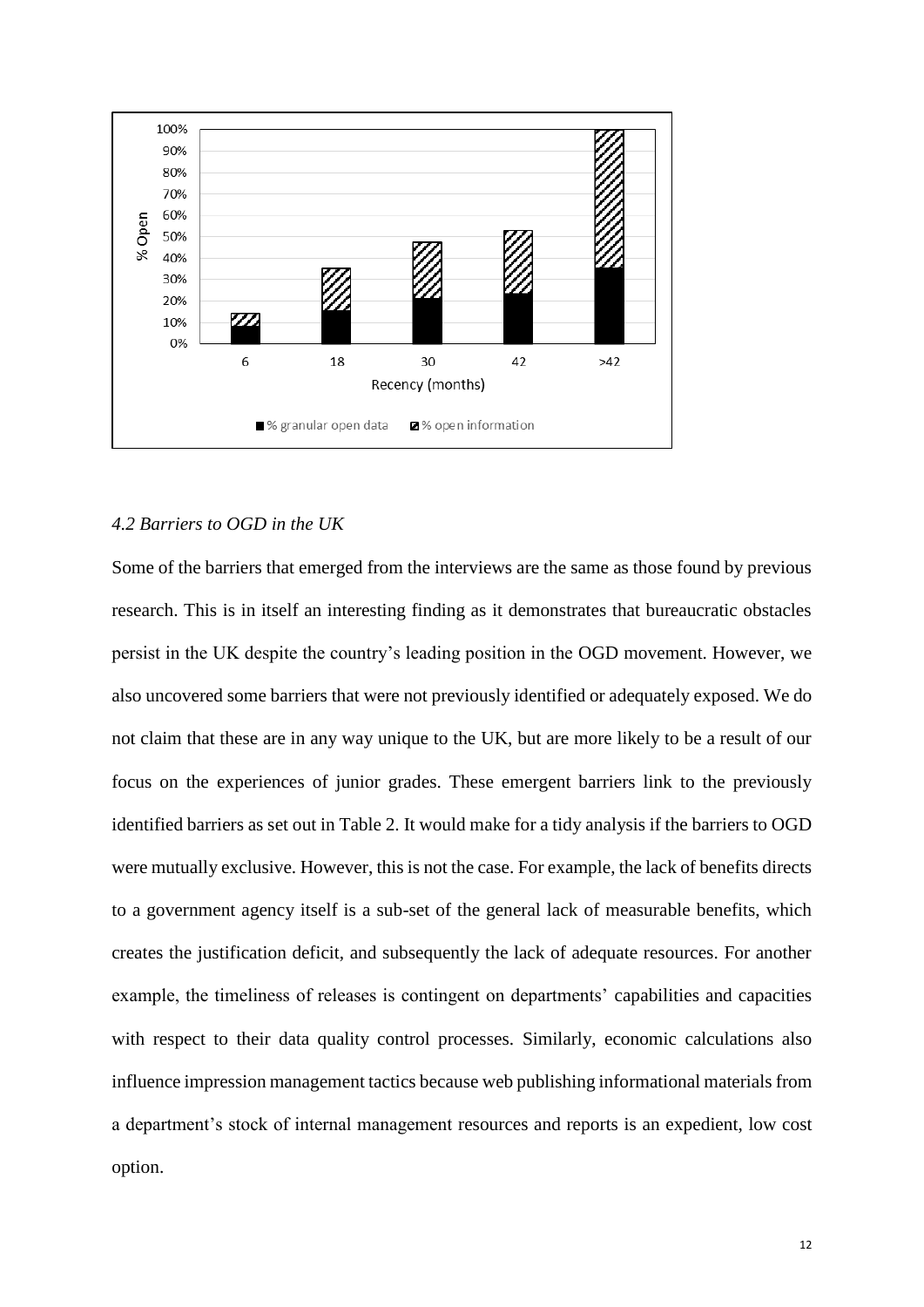Table 2: Perceived barriers in UK

| <b>Previously</b><br>recorded<br><b>barrier</b> | <b>Emergent barrier</b>                                                   | Open data<br>activists | Open<br>information<br>activists | <b>Administrators</b> |
|-------------------------------------------------|---------------------------------------------------------------------------|------------------------|----------------------------------|-----------------------|
| Leadership                                      | Lack of support<br>from immediate<br>managers                             | X                      |                                  |                       |
| Economic<br>justification                       | No direct benefit to<br>the government<br>agency itself                   | X                      |                                  |                       |
| Inadequate<br>resources                         |                                                                           | X                      | X                                | X                     |
| Power                                           | Protectionism -<br>threat to<br>individuals' jobs                         | X                      |                                  |                       |
| Power/<br>distrust                              | Protectionism -<br>inadequate editorial<br>skills                         |                        | X                                |                       |
| <b>Distrust</b>                                 | Timeliness -<br>frequent updates -<br>misinterpretation of<br>data spikes | X                      |                                  |                       |
| Data quality                                    | Timeliness-<br>excessive time in<br>quality control                       | X                      | X                                |                       |
| User<br>engagement                              |                                                                           | X                      |                                  |                       |
| Privacy                                         |                                                                           | X                      | X                                |                       |
|                                                 | Impression<br>management                                                  | X                      |                                  |                       |

Our findings suggest that a participant's perception and experience of barriers substantially depends on his/her attitude to OGD. The participants could be broadly divided into three groups: *open data activists*, *open information activists* and *administrators*. It is important to note that the table lists the types of barriers experienced by each group; it does not attribute inferred barriers based on reasoned deduction. For example, the distrustful attitude of the information activists is a barrier to OGD, but they see it as a positive trait that does not hinder their work. Thus, it is not recorded as a barrier for the information activists. The administrator group expressed just one barrier to the open information work, lack of resources. They did not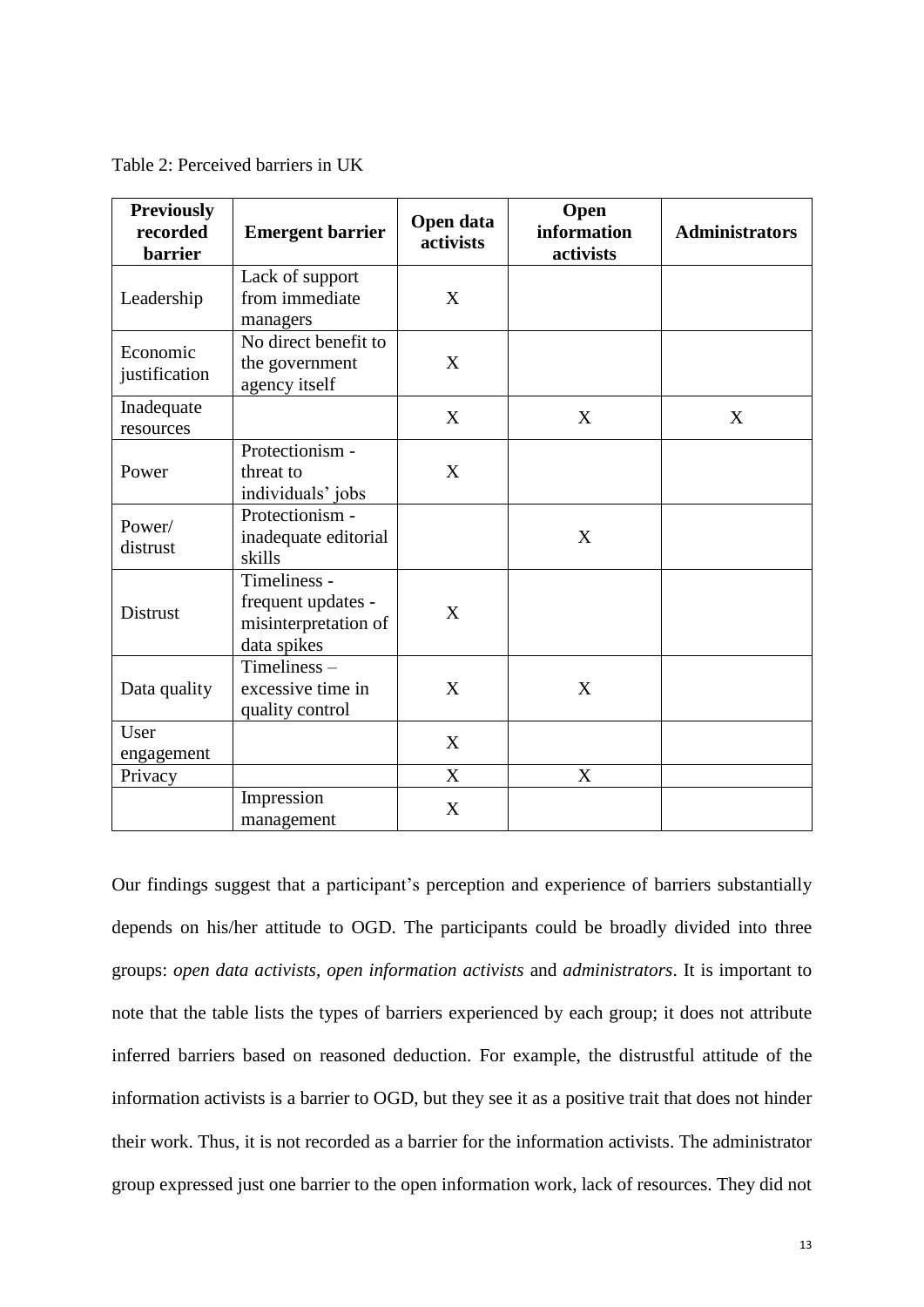feel the impact of the other barriers because they are not motivated by OGD, nor are they required to meaningfully engage with OGD, open government or stimulating innovation. It is also important to note that the table is not exhaustive as it only reflects the barriers experienced and expressed by our sample of OGD workers. Nevertheless, the simple activist typology does provide a revealing insight into the workings of government.

The *open data activists* (15/22 participants) were distinguishable by their data orientation and their focus on the obstacles they faced to publishing data. This group included the private sector participants, whose attitudes and observations did not distinguish them from the public sector participants. When asked to define the meaning of OGD, the open data activists launched into descriptions of its transparency, accountability, engagement, innovation and economic purposes that closely reflected the G8 (2013) Charter principles. For example, our participants said:

"Then there's empowerment, and it's kind of linked to transparency but I think slightly different in the sense that you can only, as a public, influence what's going on in Government if you can see truthfully what's going on in Government..." [ORG1.1] "[*We*] want to engage with the public and encourage their involvement." [ORG6.1] "…encouraging innovation and identifying and supporting good ideas." [ORG9.1] "… to help people build businesses, to help people make better decisions." [ORG3.1]

The *open information activists* (4/22) also identified themselves as OGD activists, they defined OGD by its grand social purposes and were clearly committed to the open government objective. However, their information orientation, protectionist attitudes and resistance to publishing granular data differentiated this group from the data activists. They did articulate their experiences of barriers to publication but were more exercised by the perceived threats of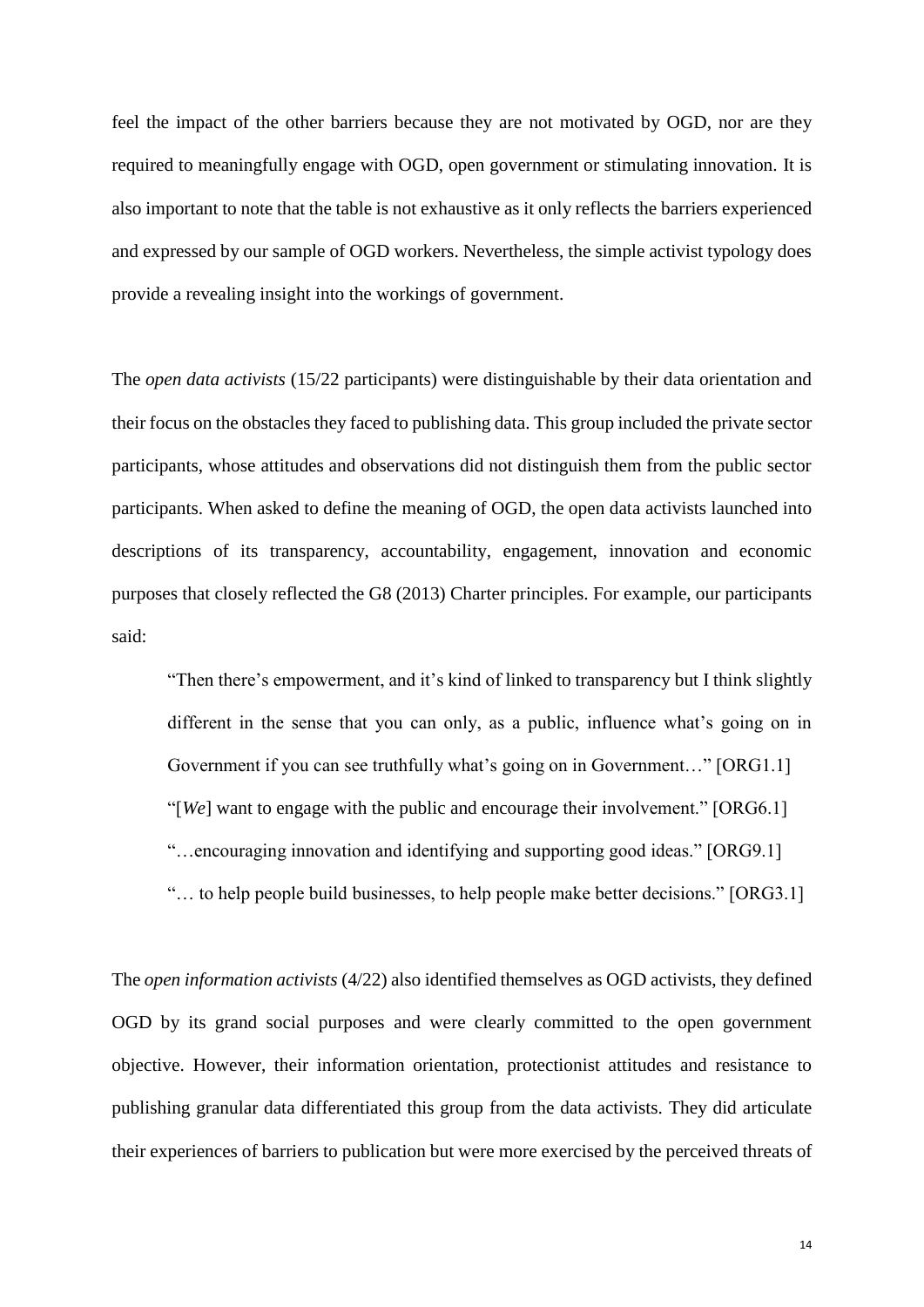OGD and their challenges in releasing informational resources. This group experienced fewer types of barriers than the data activists. The *administrators* (3/22) were readily differentiated as they described OGD in terms of its content rather than its purposes. All three were local authority managers who regarded OGD as an imposed obligation. Just one type of barrier is associated with this group, lack of resources. We do not suggest that this group is in any way representative of local authorities. For this group, anything published on their websites counted as OGD. For example:

"It's …. statutory information we have to make available to the public, reports, minutes, councillors and management…. How to access services, who to contact, how to complain, and school terms and so on." [ORG15.1]

"It's all information that was in the public domain anyway, it's now on the web." [ORG16.1]

Research in other countries identified the lack of leadership and direction from the top of an organisation as a barrier to OGD. Participants in our research also criticised their leaders for their lack of knowledge and ability to give clear direction. However, we also found that a more immediate obstacle was the lack of support from direct line managers. Two of the participants were so frustrated by the intransigence of their managers that they defied hierarchical orthodoxies by running secret OGD projects. Participant ORG13.1 called them 'guerrilla projects' which are only revealed to line managers when completed.

The economic justification for adequately resourcing individual OGD projects or broader programmes remains a persistent problem for open data activists. Whilst there was clear consensus amongst the activists about the social purpose of OGD, they were keenly aware of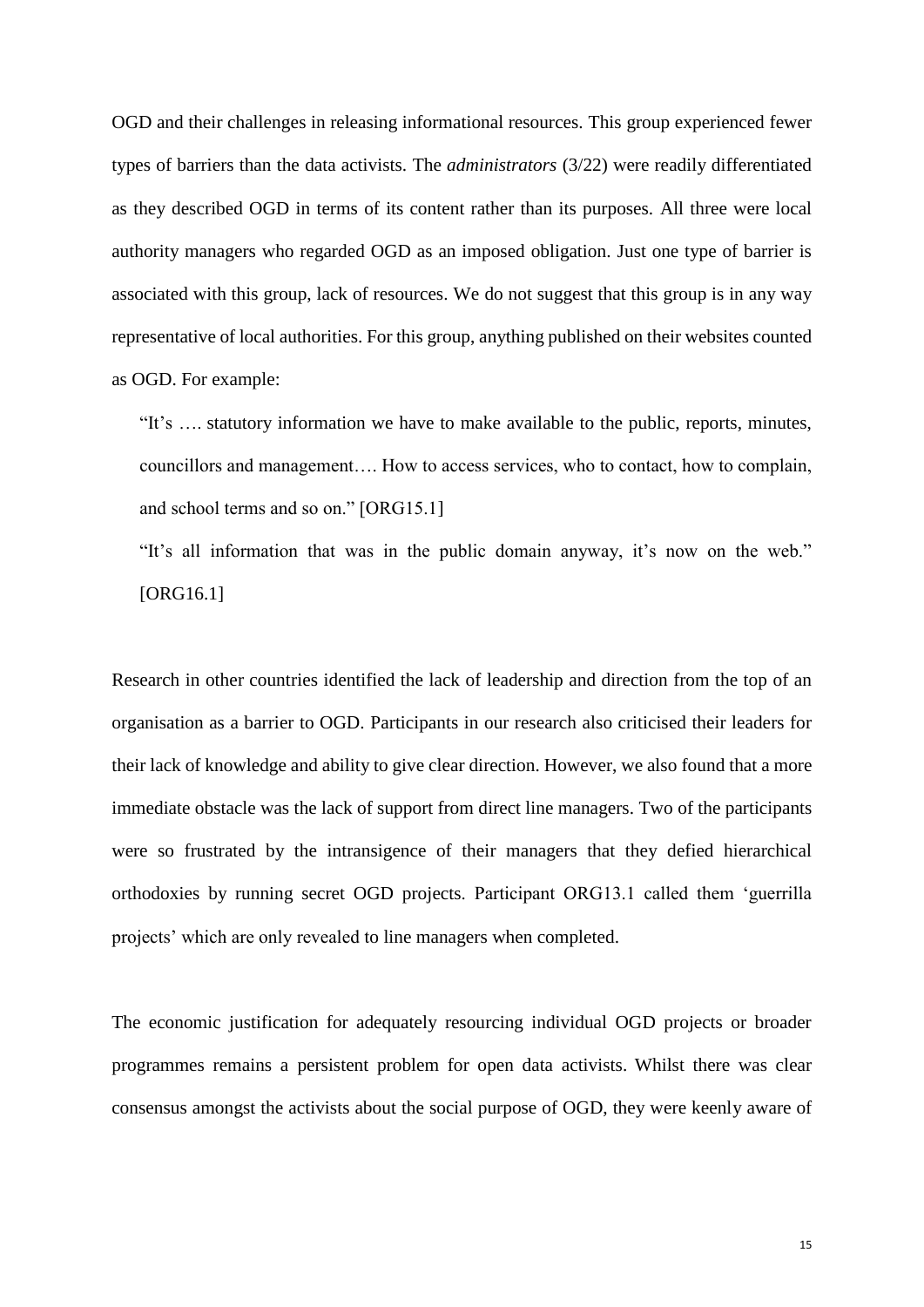the unique benefit paradox in the UK's OGD programme – the government's evident support appears to be in sharp contrast with the lack of substantive benefits.

There was a deep, collective concern especially amongst the open data activists that OGD had yet to prove its utility as a tool for good. Like the previous research findings, our participants were worried about the absence of measurable economic benefits to society at large. However, we also found that they were especially concerned about the lack of quantifiable benefits to the departments themselves. They all struggled to articulate the real, measurable benefits of their own work. ORG9.1 described case study feedback from users as the evidential "gold dust" he needed to demonstrate the tangible purpose of his team's OGD programme. The practical realities of life in financially constrained public offices is that vague social promises are far less persuasive to the financial decision-makers than internal return on investment calculations. Two of our participants commented:

"Sure, they understand the transparency agenda and all that, but they're so used to cost-benefit justifications, the business case and things like impact assessments that they struggle with these fine transparency reasons... [Civil servants] are not the people who benefit from it. So, why should they do it?" [ORG4.1]

"Though one of the key problems is some organisations and their managers do not see how these benefits relate, most of all, to them, but also to society…. What is their incentive for compiling and releasing the data?" [ORG8.1]

The link in the UK between the justification deficit and the resource barrier is not just about headcount and funding individual projects. There are more fundamental, structural problems with inadequate technologies, data management systems and skills that are unsuitable for OGD. One of our participants clearly expressed this: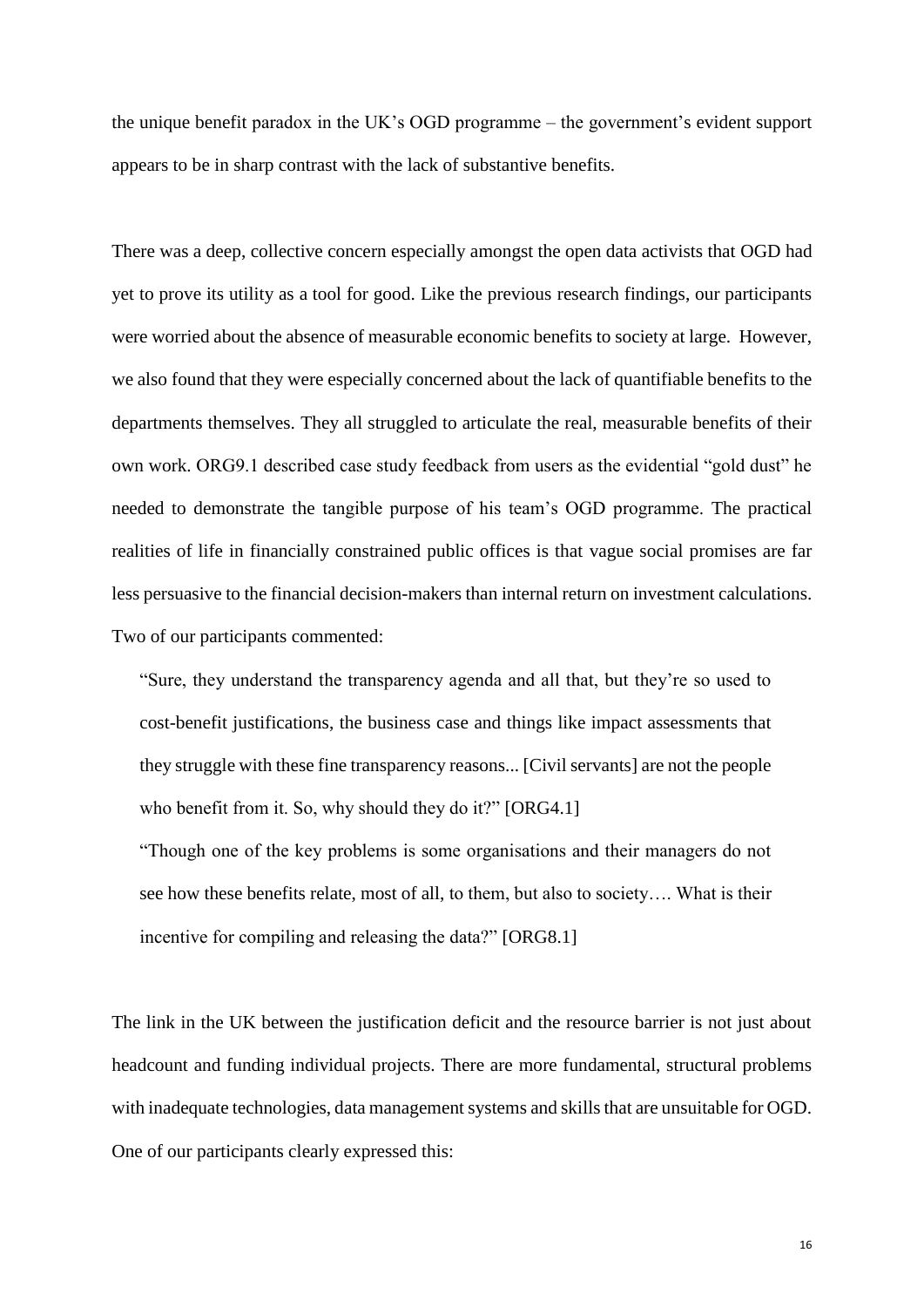"Presently we live in a swamp of data and legacy systems, not interconnected, some visible, some not…We have a big problem in poor data literacy amongst our staff…." [ORG9.1]

One participant (ORG4.1) described the UK government's present OGD programme as a "cottage industry", which relies on the enthusiasm, skills and goodwill of a few resourceful government employees. These observations imply that lifting the OGD movement in the UK beyond the cottage industry status would require a very significant investment. Considering the benefit paradox, OGD alone is unlikely to justify that structural investment.

The threat to individuals' jobs is a complex barrier that sits under the power category. Open data activists are concerned that *not* publishing open data threatens their positions. Information activists hold the completely opposite view, worried that publishing data threatens their jobs. ORG13.1's managers, for example, were irate with his guerrilla project approach, accusing him of:

"…undermining the purpose of the team and threatening jobs by handing over data access" [ORG 13.1]

Similarly, open information activists are concerned that their roles are under threat by competition from citizen analysts and a superficial, sensationalist media. They justify their attitudes by claiming that data illiterate citizens, especially the media, cannot be trusted with data. For example, one of them clearly expressed:

"49% of adults do not understand enough about data to understand their own payslips …. The media has misused statistics for ever, sensationalising misinterpreting statistics." [ORG2.4]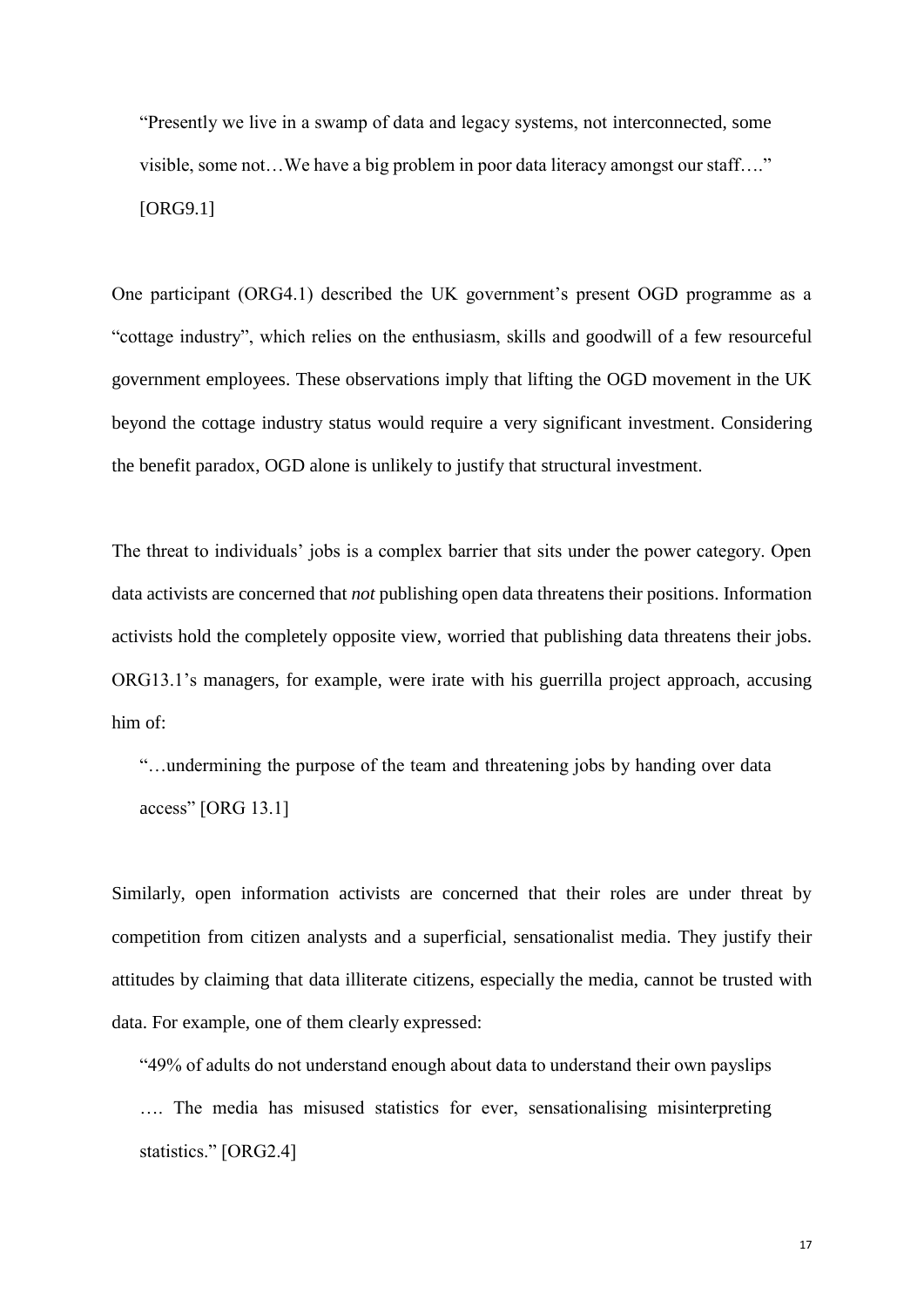They want to compete with, and ultimately defeat, open data by publishing high quality open information. From their perspective, the *open information* obstacle they are grappling with is their inability to properly explain analytical outcomes to the illiterate public. One of our participants said:

"This means we, the data literate, need to get much more savvy about how we communicate our data. We need to develop our expertise in editorial." [ORG2.4]

The lack of timeliness of data has not previously been adequately exposed. A practical reason for the problem is the lack of resources to sufficiently service the government's timeconsuming desire to ensure the quality of data. A more emotive reason is the fear that data spikes in high frequency releases will be misinterpreted by the public and stimulate distracting questions from politicians, as one of our participants articulated:

"[It would] result in a lot of noise that they would have to deal with. You know, people would stand up in Parliament and go, can you explain to me why the number of …., and they don't have that appetite to be able to deal with that." [ORG1.1]

Poor user engagement continues to be enduring obstacle in the UK. Open data activists are very keen to hear from users to help them develop products and services that would stimulate and support demand, as ORG9.1 commented, "We want users to tell us what datasets they want". However, government data managers are not known for their marketing skills. As ORG4.1 commented, they are "invisible". As a result, they receive little feedback. To underline this observation, it is also notable that data.gov.uk has switched off its commenting and forum features due to lack of interest (data.gov.uk, u.d.). The open information activists and the administrators were different. They were far less concerned about engaging with users because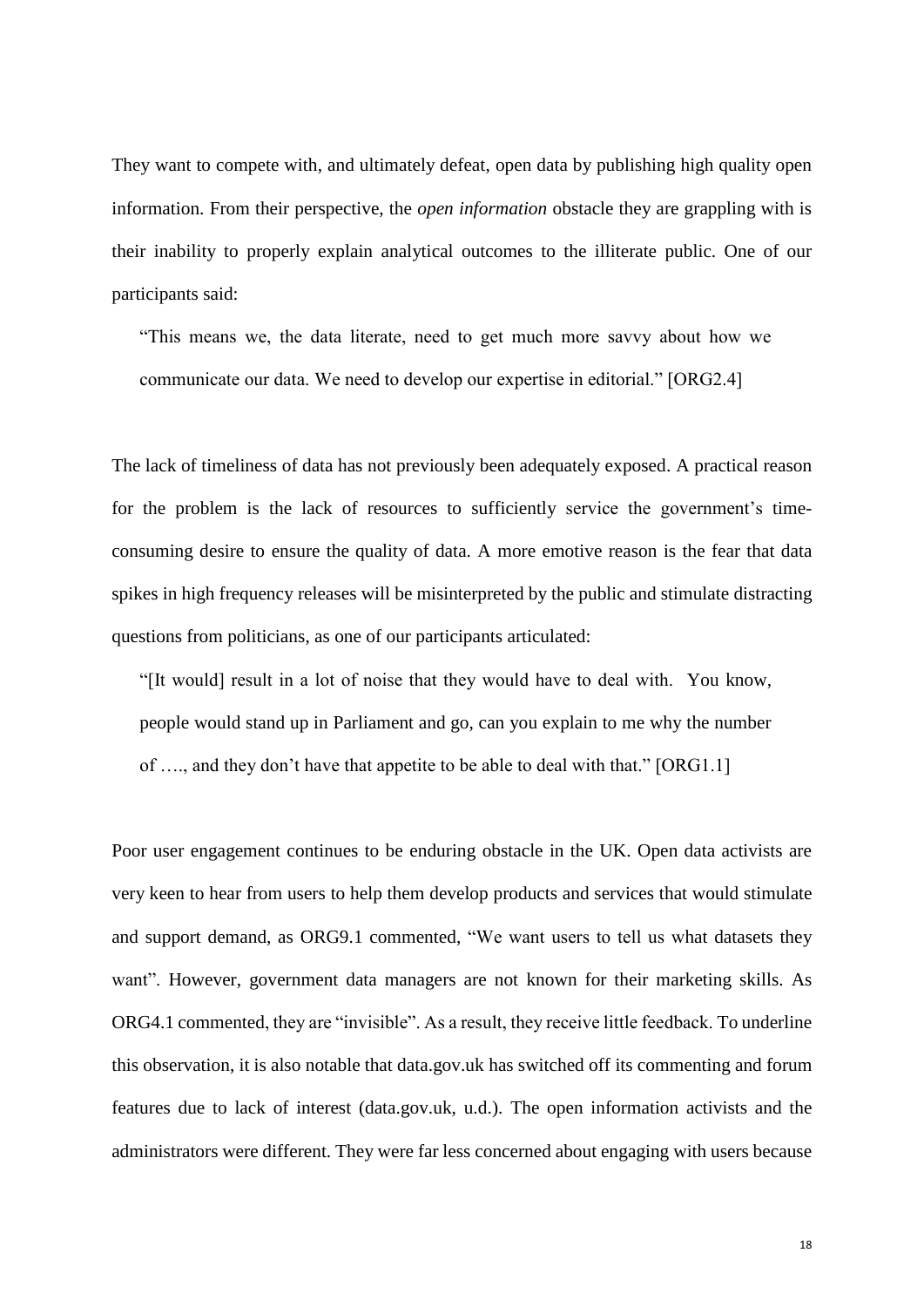they see their duty as pushing informational resources out to the public rather than stimulating a public pull for raw data.

Unsurprisingly, the activists regarded privacy by participants as an insurmountable moral, cultural and legal barrier to OGD. They generally reflected the views of privacy advocates (Munson et al., 2012; Solove, 2002), viewing privacy as a right and a social good, which has to be weighed against the benefits of releasing granular open data:

"We're all grappling with the same issue …. And the way to make best use of data is using the most detailed data, how do you do that while keeping your commitments to the data subjects, protecting those data at all times?" [ORG2.1]

Privacy is enshrined in the General Data Protection Regulation (GDPR) and is central to the Statistics and Registration Service Act 2007, which regulates government publications. Our participants were aware of legal consequences of privacy breach. One of them commented:

"The vulnerability we'd consider here is …. A big data approach to compare multiple open source data sets and identify individuals." [ORG5.1]

Some participants further explained that their departments were leaning towards not publishing, not only to ensure legal compliance, but also to maintain public trust and their reputations:

"We cannot do anything …. that would jeopardise the trust that the public have in us." [ORG2.1]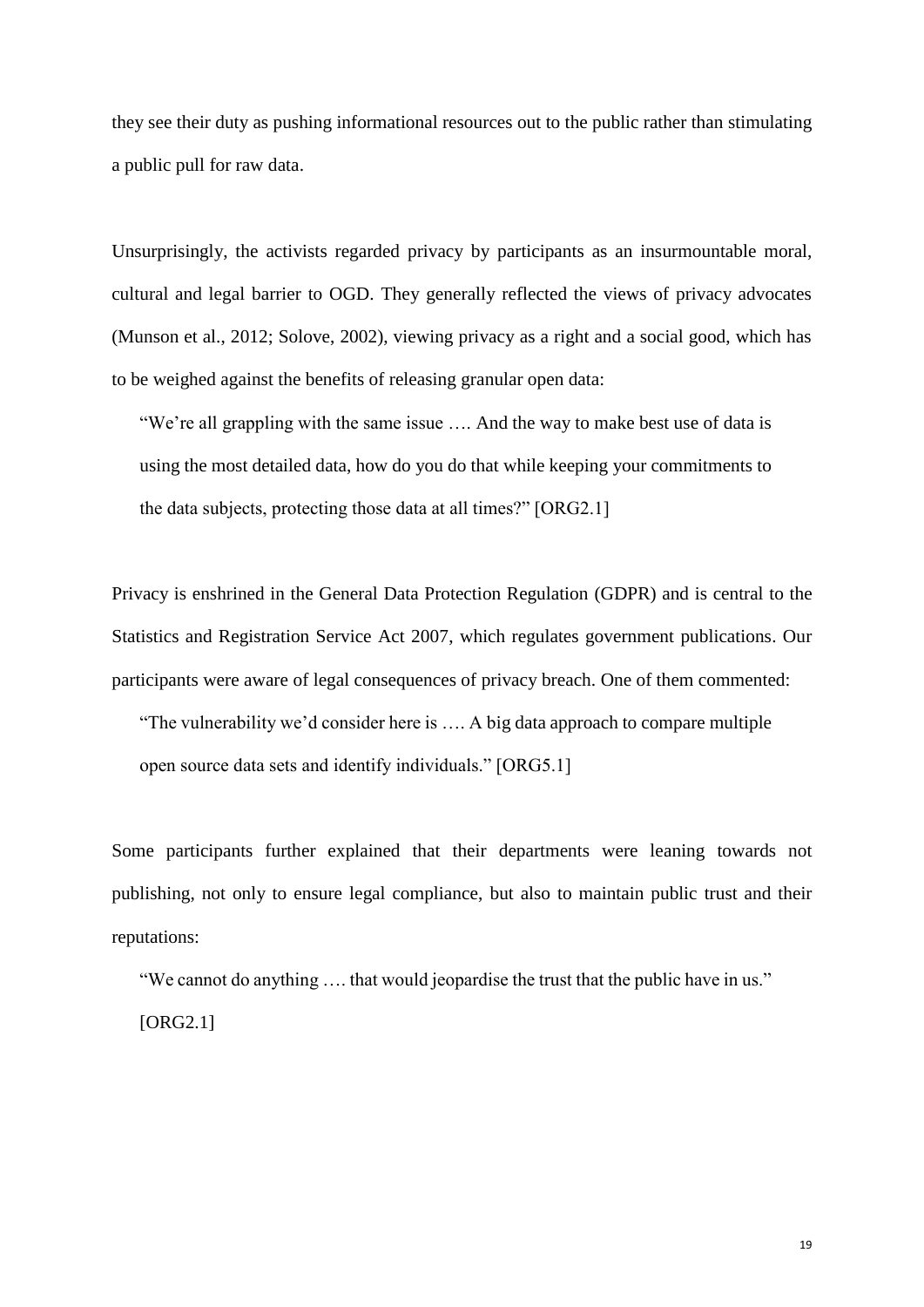This leads us to the final barrier emerging from the participants' experiences – impression management. For example, in discussing the disconnection between his department's espoused policies and internal practices, one of our participants commented:

"…. the forces of inertia are very strong…. change is really hard to achieve…people would think that it would just be an incredible hassle and kind of opening up a Pandora's box…. No, no one would do it voluntarily, no one would want to do it, it would never happen. So, in order to get the Civil Service to do something like this there has to be political will to enforce it to be done." [ORG1.1]

## **5. Discussion**

Next, our analysis moves towards a structured discussion that is guided by four themes, which have emerged from our findings in the previous section.

#### *5.1. Open data activists, open information activists, the administrators*

Our findings indicate that, though the stated policies across the UK government are coherent, there is a lack of uniformity in the actual working objectives and practices of departments. The clear enthusiasm for delivering the policies in some areas is reflected in the views, attitudes and practices of the *open data activists*. Other areas are dominated by *open information activists*, individuals who are committed to open government and express their support for OGD but are actually opposed to the opening up of government data. They actively and effectively support open government by publishing professionally prepared informational resources. However, they resist preparing and releasing granular data, in part due to their protectionism and distrust of the public. Cole (2012) refers to this kind of attitude as an 'ownership mentality'. Although the work of the open information activists is valuable in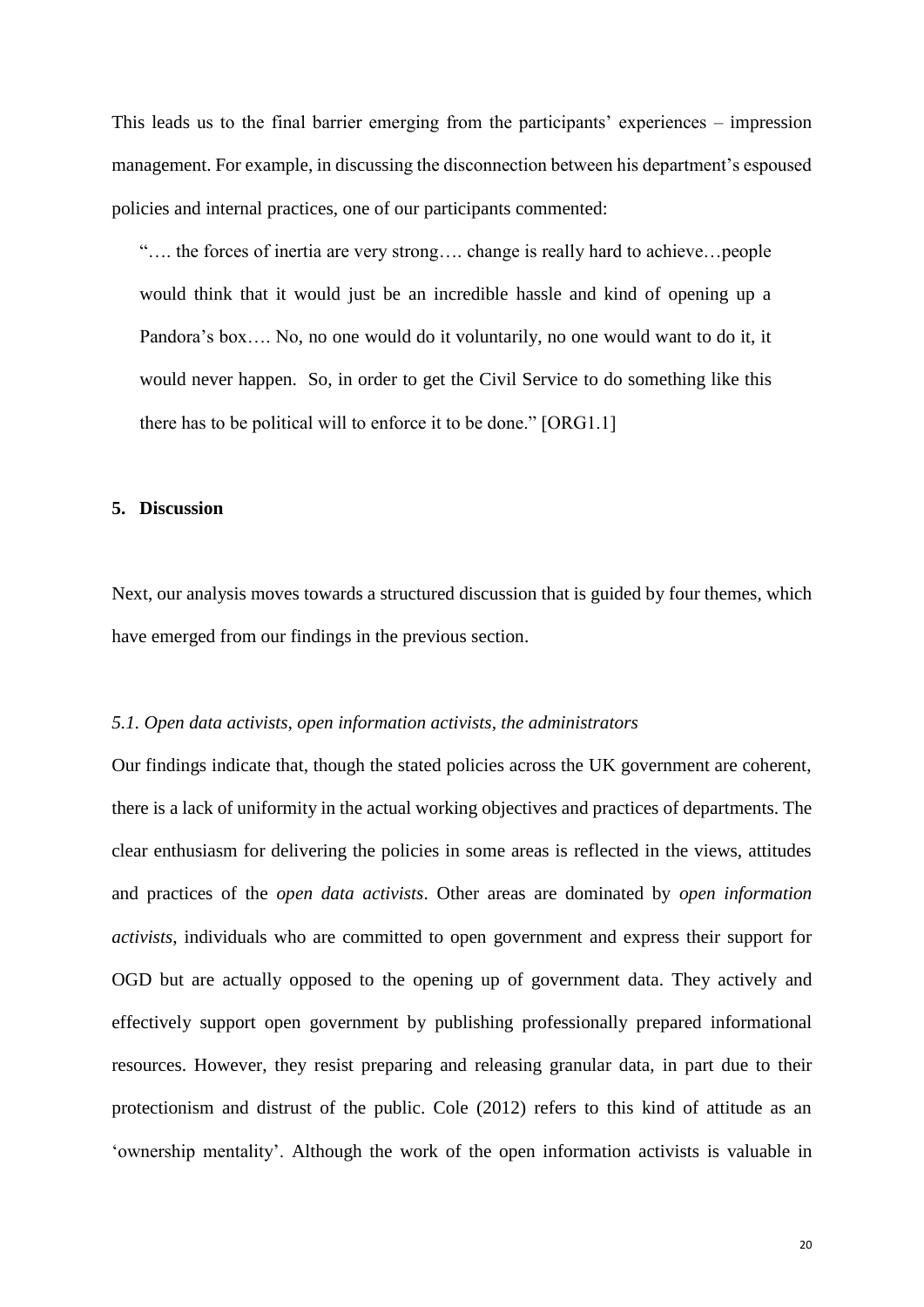supporting transparency and accountability, their approach does not accord with the granular transparency objective set out in the Sebastopol principles and the G8 Charter. The third group, the *administrators*, are not committed to the grand social purposes of OGD. They essentially see OGD as an imposed task and seek the most efficient way to comply with instructions by, in Yu and Robinson's (2012) terms, labelling anything they publish on the web as OGD. Their attitudes and approach contribute to the swamp of Zombie data (Gurin, 2014).

One consequence of these divergent standpoints is that the perceptions and experiences of barriers to OGD are not uniform in the UK. The *open data activists* see the barriers as obstacles that they have to navigate. They are, for example, frustrated by line managers who see OGD as a threat to jobs and who distrust the analytical skills of the public. This protectionist attitude forces some open data activists into cunning methods to deliver policy objectives, such as the guerrilla projects. Their secretive approach illustrates that 'policy entrepreneurs' do not just operate at senior levels, but also at the 'coal face' (Chatfield and Reddick, 2018). The *open information activists* experience some of the same barriers, for example, inadequate resources and privacy restrictions. However, these participants did not recognise their own protectionist attitudes as barriers that required navigating. On the contrary, they saw their ownership mentality as a positive trait that reflected the necessary personal and collective values required to properly and professionally advance open government purposes. Indeed, they believed their own inadequacies in explaining compiled statistics to a data illiterate public was a barrier to their work. Naturally, the *administrators* are the least likely to recognise or experience OGD barriers because their focus is publishing inert information, such as meeting minutes and school timetables.

## *5.2. OGD impression management – the blurring of data and information*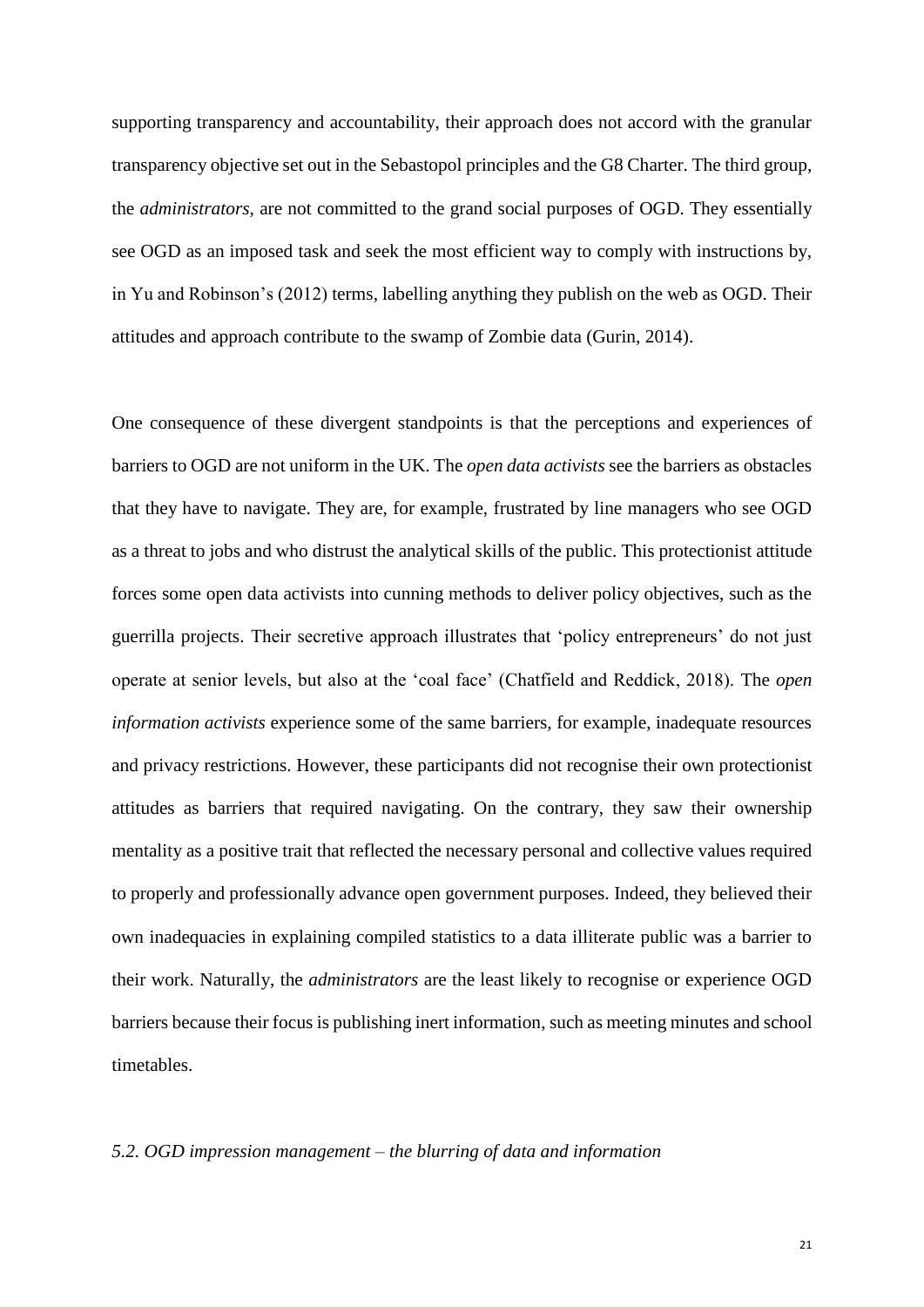Our findings suggest that impression management has become an entrenched strategy across UK government departments. It has become a key barrier to releasing genuine open government data. The analysis of openness based on granularity and timeliness (see: Figure 2) suggests that the *open data activists* are in the minority. The majority (65%) of the resources listed on data.go.uk are informational publications containing aggregated, categorised or summarised information and reports. It is estimated that only 8% of resources are granular datasets that were published or updated within the previous six months. It seems that the barriers to open government *information* in the UK have substantially fallen away, but the barriers to open government *data* remain resolute. This has given rise to a divergence between the UK government's strong reputation in the OGD movement and its actual practice.

The UK government proclaims its OGD credentials, but the majority of its energies under the banner of OGD are directed to open information. The government is able to do so due to the prevalence of the conceptual ambiguities around open government and OGD (Yu and Robinson, 2012). The term open data is used loosely and is often poorly defined (Barry and Bannister, 2014). These ambiguities allow agencies to negotiate the space between closed and open data for their own purposes (Cole, 2012). *Open information activists* can falsely claim to be advocates of OGD. *Administrators* can publish school timetables on their websites under name of OGD to falsely claim their support of the government's OGD programme. The result is that there are far fewer high utility open datasets than the headline figures and indices suggest.

The core ambiguity arises from the blurring of the distinction between data and information. This is surprising considering the clear distinction in the data, information, knowledge, wisdom hierarchy (Rowley, 2007) and the unambiguous pronouncements in published policies and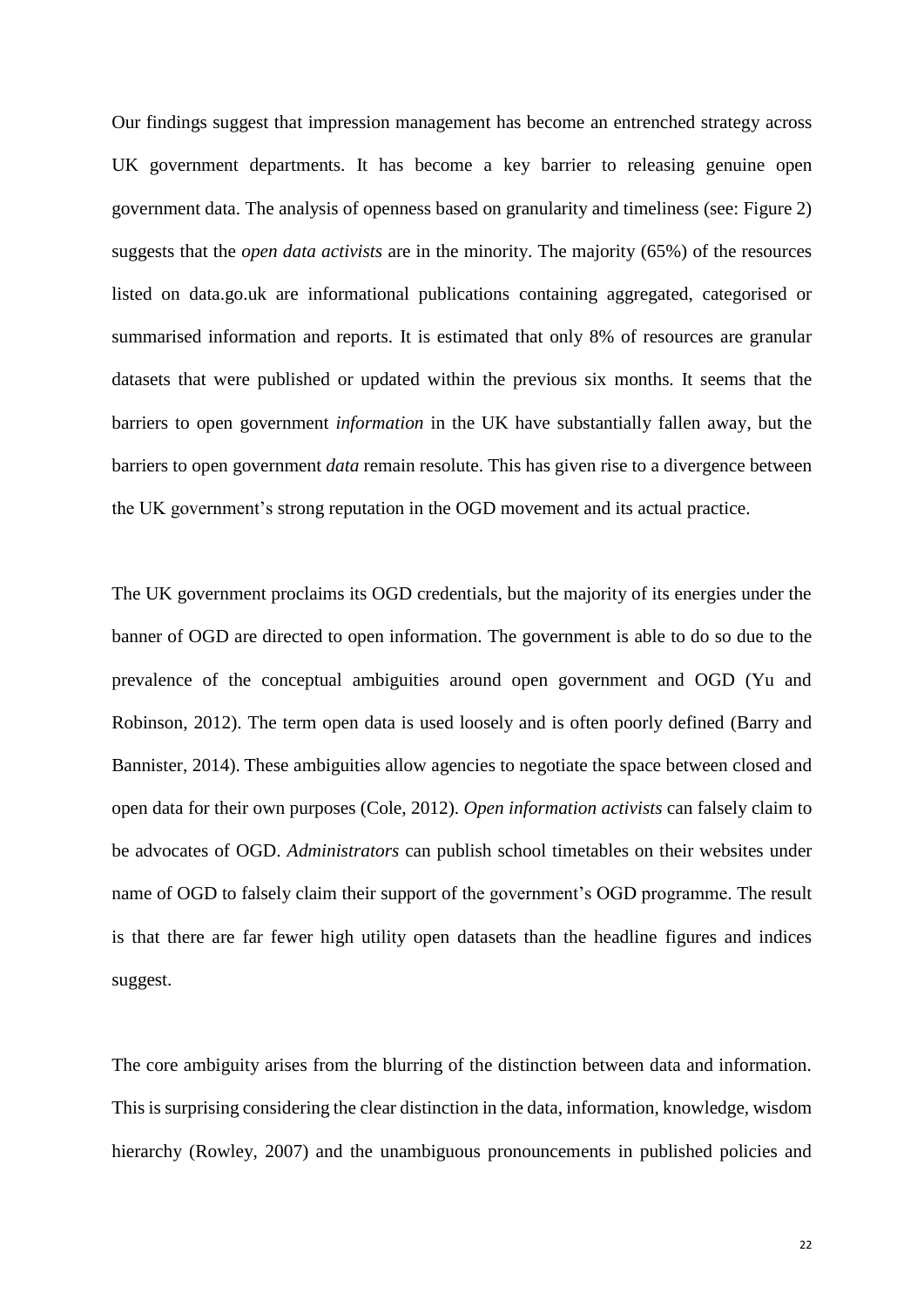principles. The first principle of the G8 (2013) Charter is "Open Data by Default". Government departments in the UK have adopted an unwritten, expedient policy of *open information* by default. It appears that the UK government is adept at pursuing an impression management strategy and has done so unchallenged. We argue that this default position has supported the dismantling of informational barriers, as evidenced by the volume of resources on data.gov.uk. However, in doing so, impression management has been exposed as a more profound data barrier because it encourages the indifference of the administrators and supports the protectionism of the open information activists. Firstly, it provides an easy, low cost way for government departments to claim OGD credentials by publishing from their stock of internal management resources and reports. As a consequence, some of our participants (e.g., ORG9 and ORG13) have adopted a high volume 'publish-and-see' approach using inert internal management information. Secondly, it supports senior civil servants in rationing funds to genuine open data projects and programmes. Third, it reflects the misconceived perception that open data is in itself a good thing to have, rather than a means to an end (McGee and Gaventa, 2011).

## *5.3. Privacy concerns*

Privacy poses a substantial challenge to the transparency agenda (Altman et al., 2015; Axelsson and Schroeder, 2009; Verhulst and Young, 2016) – obscurity is good for privacy but bad for transparency – and is a significant legal barrier in the UK. The GDPR applies to all organisations, whilst the Statistics and Registration Services Act 2007 specifically regulates the activities of government departments. Section 39 of the Act requires that data subjects must remain anonymous. It also prohibits publishing government data that is vulnerable to reidentification when mashed with other data sources.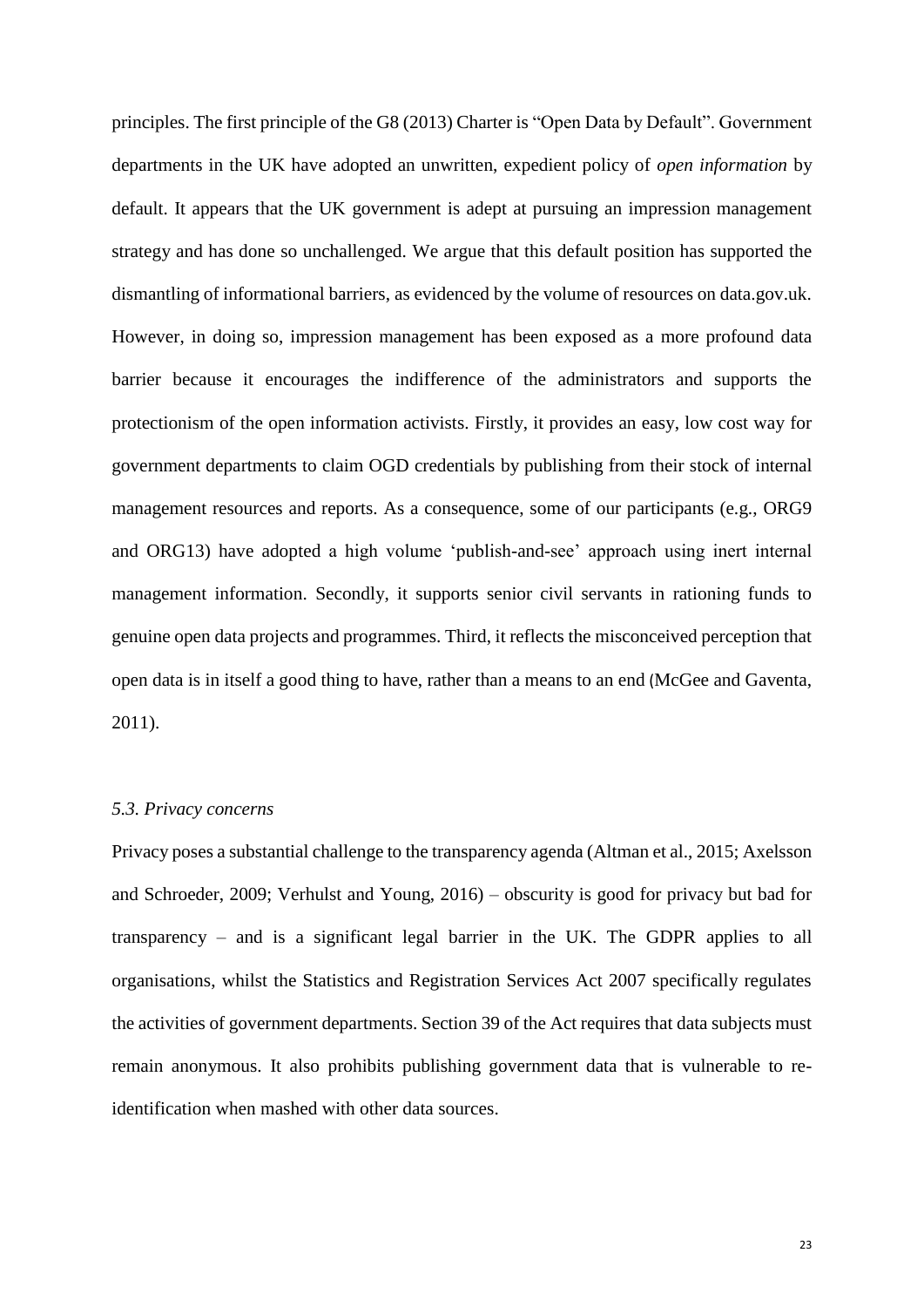The common solutions are either not to publish or to apply statistical disclosure control (SDC) techniques to the raw data (Government Statistical Service, 2014; UK Statistics Authority, 2009). SDC typically involves aggregating or categorising datasets so they are no longer granular. One participant suggested that government departments are overly cautious in applying these practices. It is, therefore, ironic that the most popular publication on data.gov.uk, the Road Safety Data, provides such a sufficient breadth of granular detail that we were able to re-identify individuals through Internet searches. In conversation, the DfT acknowledged this risk but justified their position with the argument that the data may save lives. This case illustrates that government departments can choose to assess rationally the benefits of publishing anonymised granular data against privacy risks. It shows that justifiable outcomes can reduce the salience of privacy concerns.

# *5.4. The benefit paradox*

These findings may partly explain the benefit paradox in the UK, the lack of measurable benefits despite the country's leading position in the movement and despite the high number of government publications. We argue that the bulk of these publications lack the utility to deliver the intended benefits because they are, using Yu and Robinson's (2012) construction, inert materials – value cannot be added to them by computation, analysis, manipulation and linking in the ways imagined by those who developed the principles in the Sebastopol or G8 Open Data Charter. They lack the granular vitality to either challenge government practices or to catalyse innovative economic growth.

Hellberg and Hedström (2015) suggested that the Swedish public is simply not interested in OGD. The fact that most publications on data.gov.uk website attract little public interest (see: Figure 1) supports their suggestion. Our analysis, however, shows that the public is very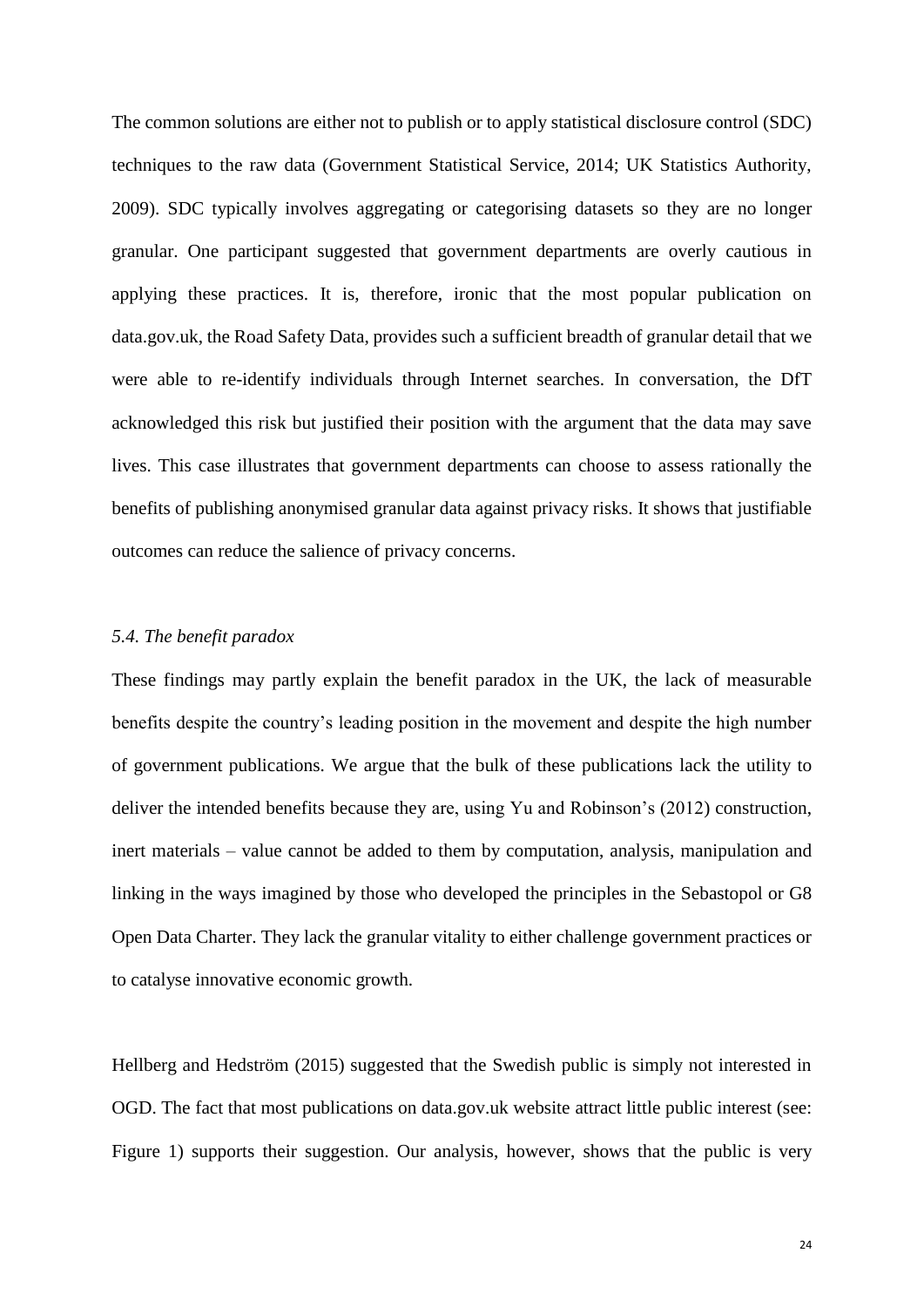interested in a small range of publications. For instance, the most popular release, the Department for Transport's (DfT) Road Safety Data, is a granular dataset about road accidents and has been downloaded over  $60,000$  times.<sup>7</sup> It demonstrates that granular, timely data about an attractive topic can stimulate considerable public interest. Thus, we argue that the failure to engage the public in a meaningful way is, in part, explained by the paucity of granular, high utility datasets as a consequence of the UK government's informational rather than data orientation. This research has not examined the value of topics covered by the minority of publications that are granular and timely. This high utility nexus between high value topics and timely, granular data is critical to attracting the interest of citizen analysts and delivering the open governance and economic objectives of OGD. Although judging the value of topics is subjective, it is difficult to see how many of the granular publications in our sample support these data driven purposes, for example the locations of public toilets in Camden and a schedule of tree preservation orders in Eastleigh. Further work is required to explore the extent of this high utility nexus and whether it has the capacity to address the benefit paradox.

#### **6. Conclusion**

**.** 

In this paper, we have provided a unique insight into key barrier to OGD in the UK 'from the bottom'. It is based on the analysis the UK government's central OGD portal – data.gov.uk; and 22 interviews with individuals at the operational level of publishing OGD. Our findings have demonstrated that the attitudes, approaches and experiences of actors within the OGD movement are far from uniform. Three groups of actors have been identified based on their activism within the OGD movement. The open data activists were enthusiastic actors who believed in the grand social purposes of OGD and were granular data orientated. Open

<sup>7</sup> See: [https://data.gov.uk/dataset/road-accidents-safety-data.](https://data.gov.uk/dataset/road-accidents-safety-data)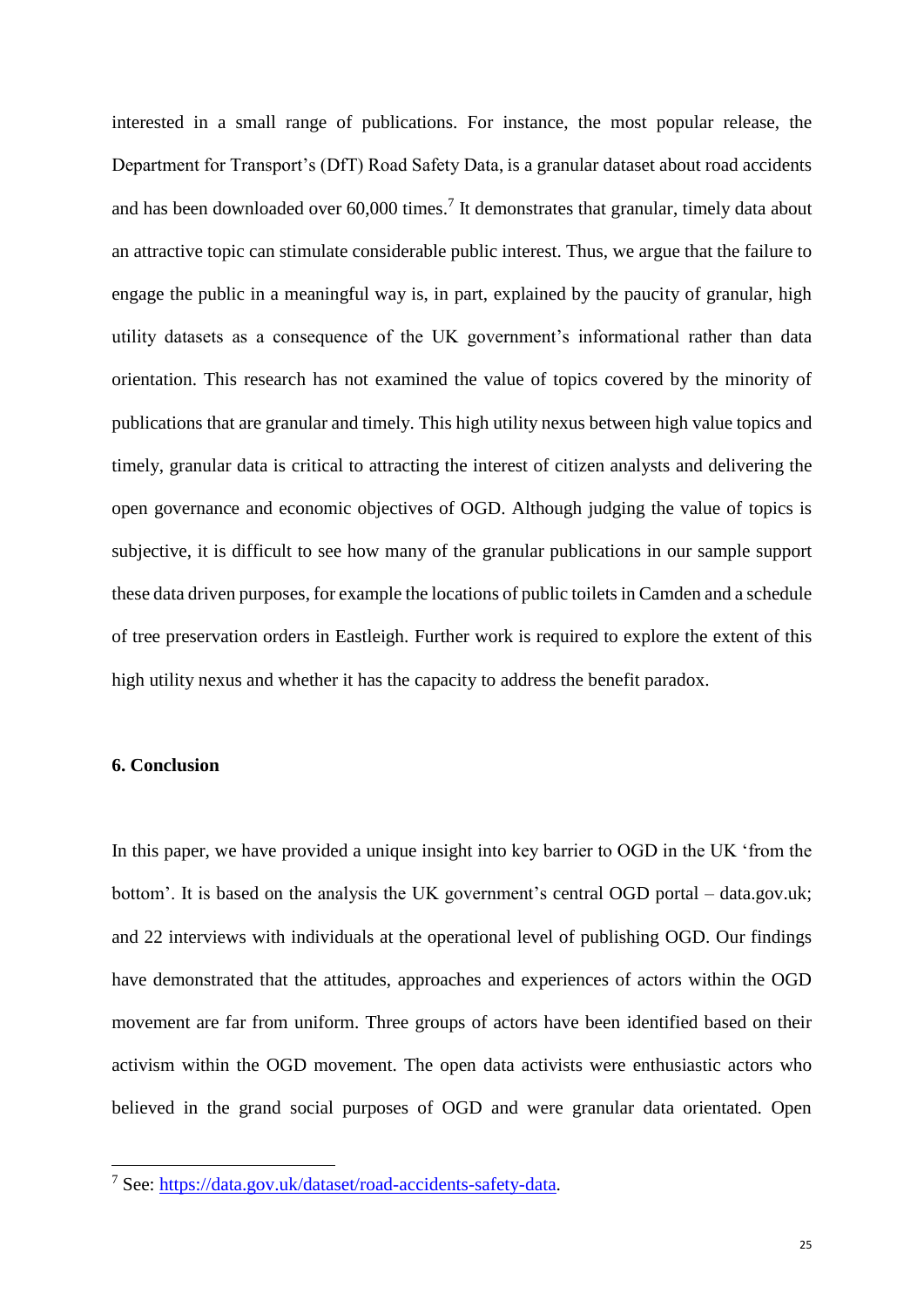information activists were also enthused by the grand purposes, but they were information orientated, protectionist and less enthused about publishing granular data. Administrators showed no enthusiasm for OGD, regarding it as an imposed burden. These findings have indicated that the barriers to open government information have substantially fallen away but the barriers to open government data persist. The retreat of the informational barriers has exposed a key barrier to OGD in the UK, the government's impression management strategy based on its informational orientation. This approach marshals civil service efforts and resources towards publishing information rather than data. The consequence is that the bulk of the UK government's open data catalogue actually contains inert information. There are far fewer high utility open datasets that can be computed, analysed and linked in the ways set out in the founding principles than the headline figures and indices suggest. This situation partly explains the benefit paradox – despite the UK's proclaimed pioneering position in the OGD movement, the bulk of the UK's existing open government resources cannot deliver the envisaged benefits.

The OGD barriers identified in this research and throughout the literature are a complex palette of intersecting obstacles, constraints, anxieties and risk factors that are taken into consideration when a government organisation develops its actual OGD practices, as opposed to its advertised policies, and when it decides on specific releases. The broad direction of a department and how it deals with this palette of barriers depends to an extent on whether it is informational or data orientated. The openness analysis in Figure 2 suggests that the UK government is predominantly informational orientated as a consequence of its impression management strategy, the power of the open information activists, and the prevalence of indifferent administrators. This orientation is fundamentally enabled by conceptual ambiguities around what OGD is and what it is for. Inevitably this leads us back to the leadership barrier.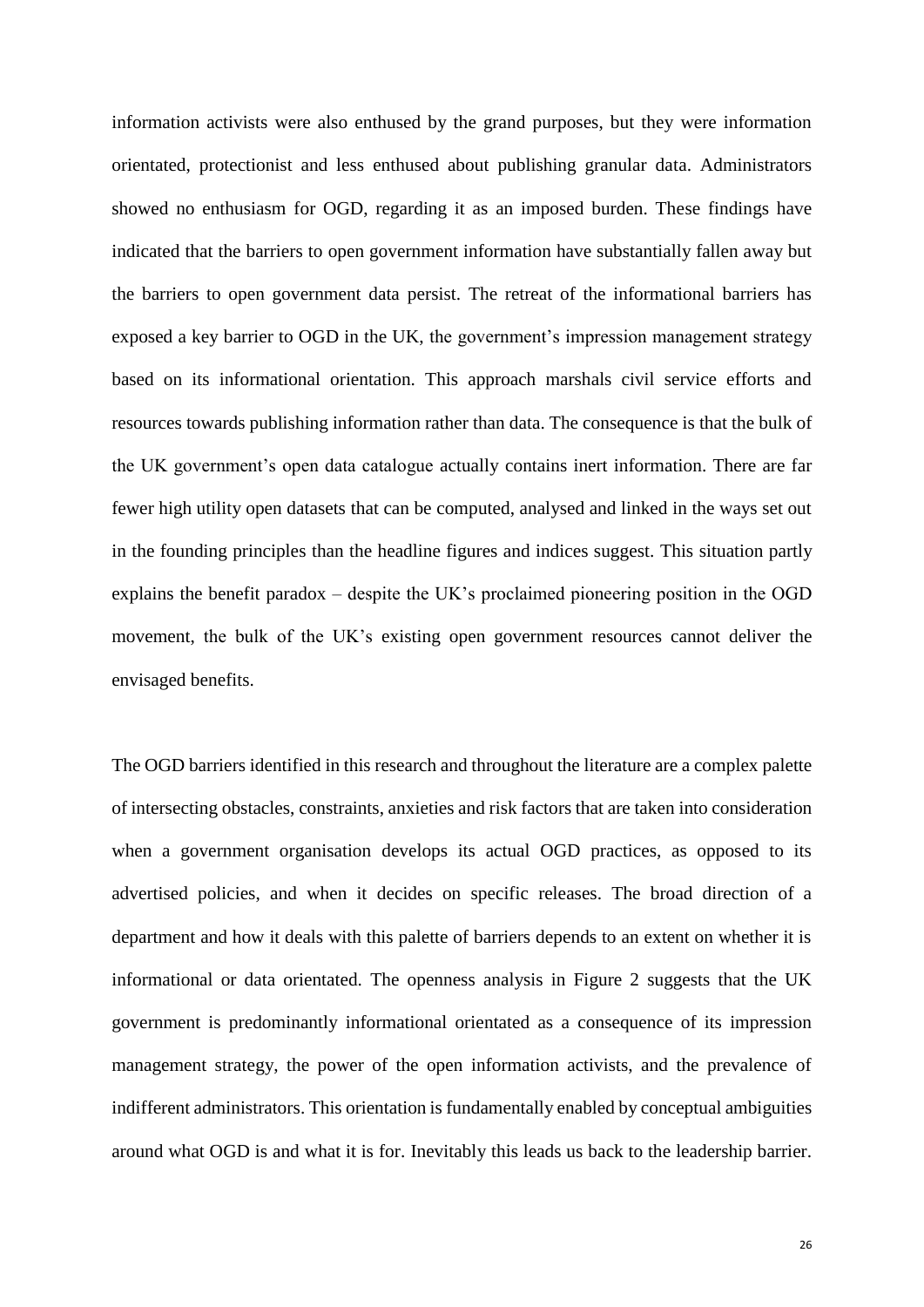If senior civil servants and politicians remain content with the existing model, and do not insist on compliance with strict definitions of OGD, such as those in the Sebastopol principle, then there would be little incentive for departments to change their informational orientation and impression management approaches. Thus, civil service managers need to commit to a clear, collective conceptual understanding of the essential attributes of open data that actualise its purposes, and thus deliver tangible benefits (cf. McGee and Edwards, 2016). At the very least, the UK government could bring greater transparency to its transparency project by insisting on a clearer separation of informational and OGD compliant publications.

Although our empirical research is limited to the UK, its findings are relevant to overseas OGD programmes. If a leading pioneer with a 'world showcase' OGD portal struggles with the benefit paradox, is burdened by adept impression management and is information orientated, then other countries further down the league table are likely to face the same or similar problems. Thus, our findings may subsequently, lead to evidence-based strategies and policies. Of course, this requires further research. Furthermore, work is also required to explore the extent of the high utility nexus between high value topics and granular, timely data. Far more hard evidence of positive outcomes from high value, granular and timely data would assist in dissolving the benefit paradox, support the conceptual connection between what OGD is and what it is for, promote a much sharper focus on high utility datasets, and justify appropriate funding.

# **Acknowledgements**

This research was supported by the EPSRC project Data Release - Trust, Identity, Privacy and Security (EP/N028139/1 and EP/N027825/1).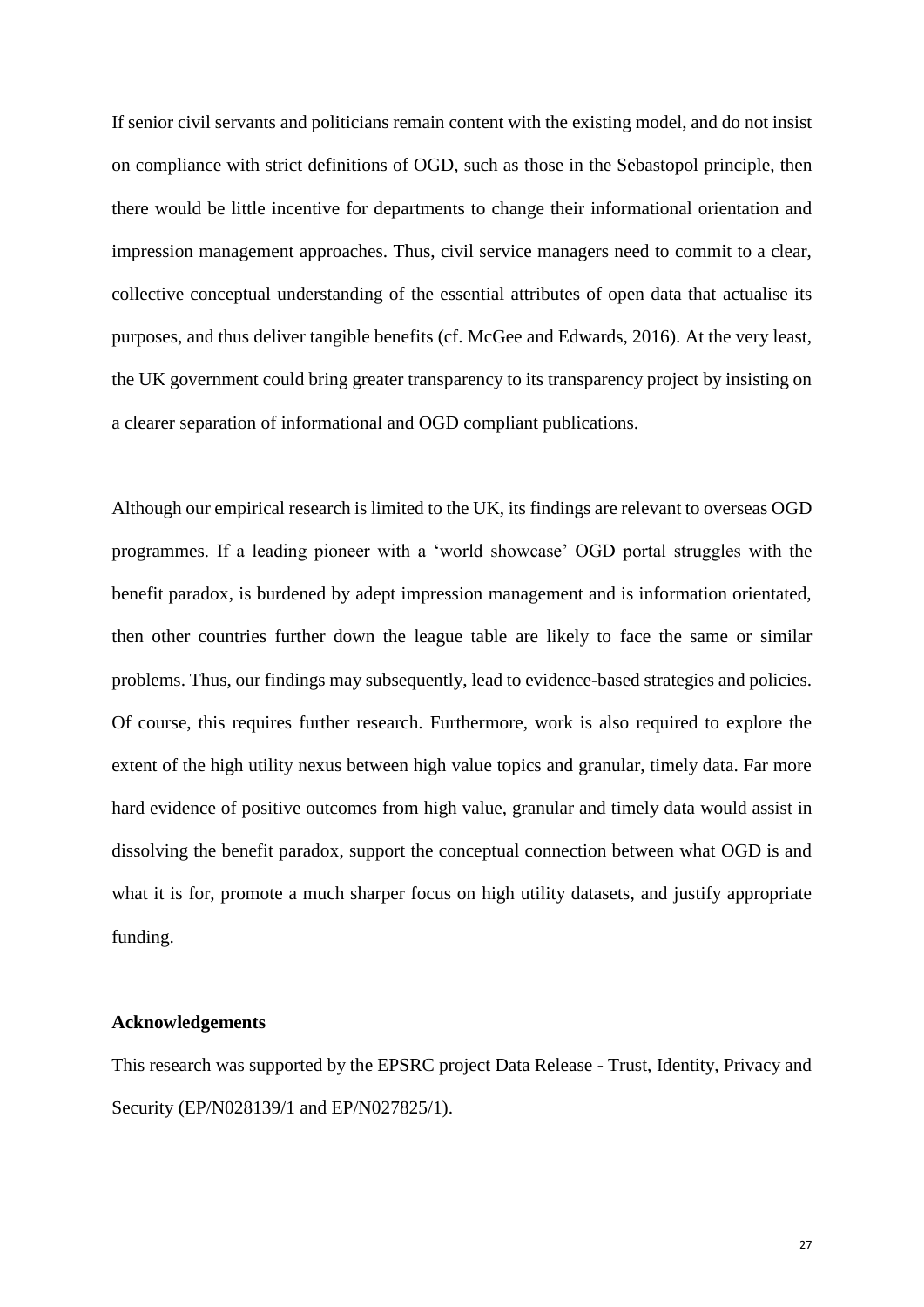#### **References**

Altman, M., Wood, A., O'Brien, D., Vadhan, S., & Gasser, U. (2015). Towards a modern approach to privacy-aware government data releases. *Berkeley Technology Law Journal, 30*(3), 1967-2072.

Axelsson, A., & Schroeder, R. (2009). Making it open and keeping it safe: e-enabled datasharing in Sweden. *Acta Sociologica*, 52(3), 213-226.

Barry, E., & Bannister, F. (2014). Barriers to open data release: A view from the top. *Information Polity, 19*(1, 2), 129-152.

Chatfield, A. T., & Reddick, C. G. (2018). The role of policy entrepreneurs in open government data policy innovation diffusion: An analysis of Australian Federal and State Governments. *Government Information Quarterly*, *35*(1), 123-134.

Cole, R. (2012). Some observations on the practice of "open data" as opposed to its promise. The *Journal of Community Informatics*, 8(2). Retrieved May 14, 2018 from: http://cijournal.net/index.php/ciej/article/view/920/917

Conradie, P., & Choenni, S. (2014). On the barriers for local government releasing open data. *Government Information Quarterly*, *31*, S10-S17.

Data.gov.uk (u.d.). *Update about changes to data.gov.uk*. Available at:

https://data.gov.uk/site-changes (accessed Oct. 2018).

Davies, T. (2010). *Open data, democracy and public sector reform: A look at open government data use from data.gov.uk*. Retrieved May 14, 2018 from:

http://www.opendataimpacts.net/report/wp-content/uploads/2010/08/How-is-open-

government-data-being-used-in-practice.pdf

Davies, T., & Bawa, Z. (2012). The promises and perils of open government data (OGD). *The Journal of Community Informatics*, 8(2). Retrieved June 4, 2018 from: http://www.cijournal.net/index.php/ciej/article/view/929/955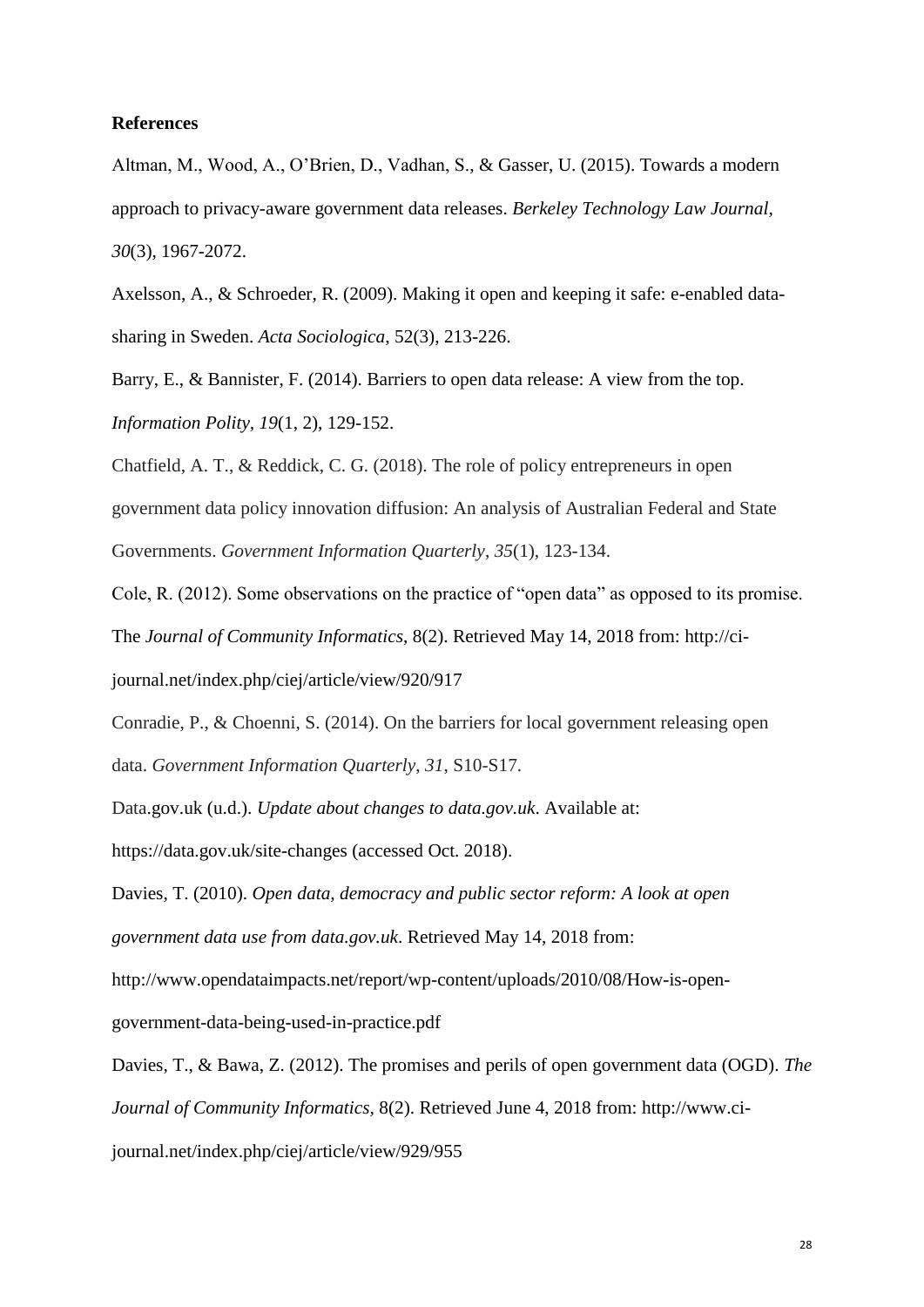Davies, T, Perini, F., & Alonso, J. (2013). *Researching the emerging impacts of open data*. Open Data Research Network. Retrieved June 4, 2018 from:

http://www.opendataresearch.org/reports

DWP (2012). *DWP Open Data Strategy*. Retrieved May 24, 2018 from at:

https://data.gov.uk/sites/default/files/DWP%20Open%20Data%20Strategy.pdf

European Commission (2015). *Creating Value through Open Data*. Retrieved May 24, 2018 from:

https://www.europeandataportal.eu/sites/default/files/edp\_creating\_value\_through\_open\_data  $_0.$ pdf

G8 (2013). *Open Data Charter*. Retrieved May 24, 2018 from:

https://www.gov.uk/government/publications/open-data-charter

Gigler, S., Custer, S., & Rahemtulla, H. (2011). *Realizing the vision of open government* 

*data*. Washington, DC: Open Development Technology Alliance. Retrieved May 26, 2018 from:

http://www.scribd.com/doc/75642397/Realizing-the-Vision-of-Open-Government-Data-Long-Version-Opportunities-Challenges-and-Pitfalls

Gillham, B. (2005). *Research interviewing: the range of techniques*. Maidenhead: Open University Press.

Government Statistical Service (2014). *Disclosure Control Guidance for Tables Produced from Administrative Sources*. Retrieved May 21, 2018 from:

http://webarchive.nationalarchives.gov.uk/20160105160709/http:/www.ons.gov.uk/ons/guide -method/best-practice/disclosure-control-policy-for-tables/index.html

Grimmelikhuijsen, S. (2013). A good man but a bad wizard. About the limits and future of transparency of democratic governments. *Information Polity, 17*(3), 293-302.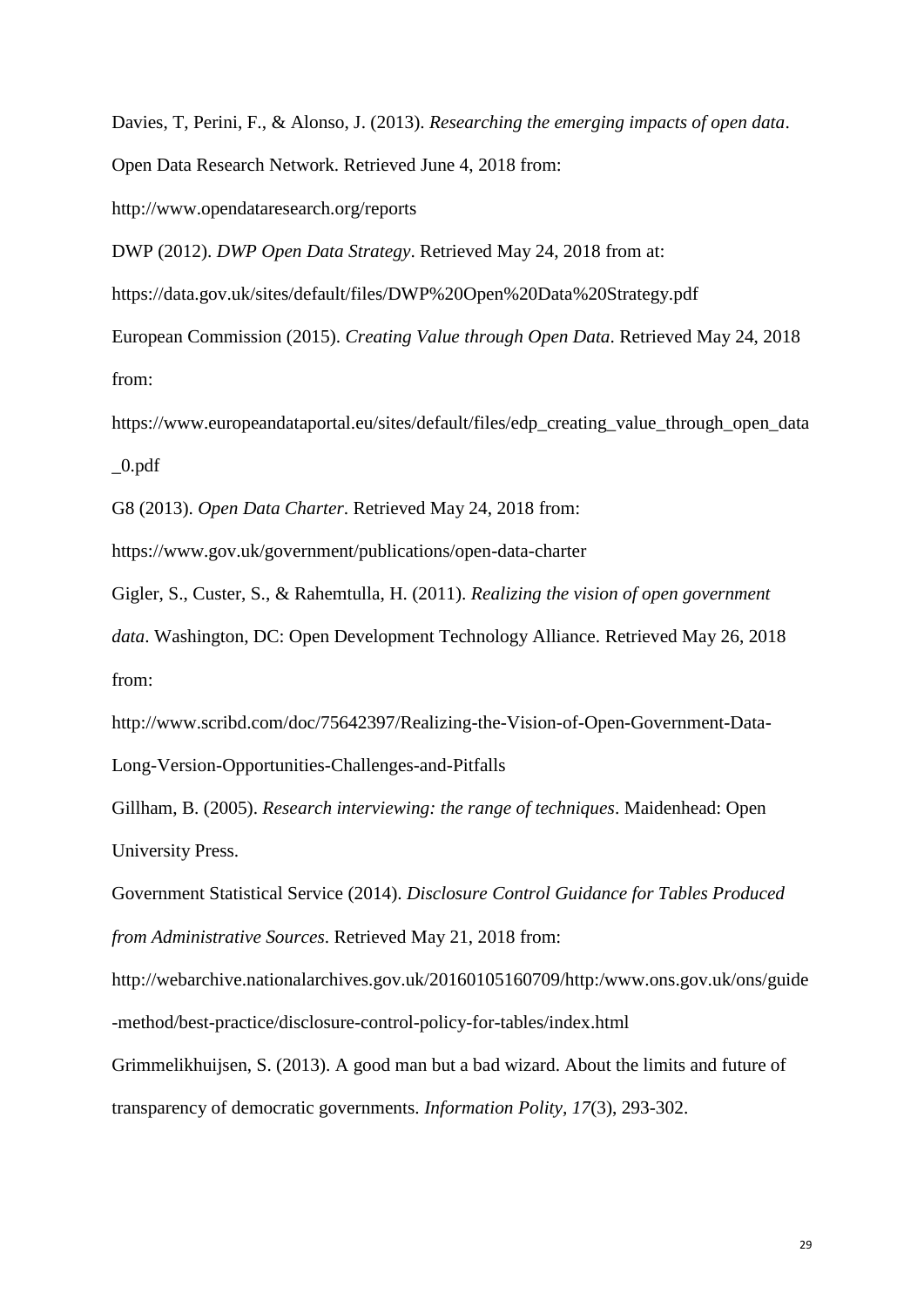The Guardian (2010, January 21). UK's free data website 'is a world showcase'. *The Guardian.* Retrieved July 16, 2018 from:

https://www.theguardian.com/technology/datablog/2010/jan/21/government-free-datawebsite-launch

Gurin, J. (2014). Open governments, open data: A new lever for transparency, citizen engagement, and economic growth. *SAIS Review of International Affairs, 34*(1), 71-82. Hellberg, A. S., & Hedström, K. (2015). The story of the sixth myth of open data and open government. *Transforming Government: People, Process and Policy*, *9*(1), 35-51. Heywood, J. (2016). *Open data – the revolution is here*. Available at: https://civilservice.blog.gov.uk/2016/04/27/open-data-the-revolution-is-here/ (accessed October 9, 2018).

HM Government (2016). *UK Open Government National Action Plan 2016-18*. Retrieved May 24, 2018 from: https://www.gov.uk/government/publications/uk-open-governmentnational-action-plan-2016-18/uk-open-government-national-action-plan-2016-18 HMRC (2012). *HM Revenue & Customs Open Data Strategy*. Retrieved May 24, 2018 from: https://www.gov.uk/government/uploads/system/uploads/attachment\_data/file/89258/opendata-strat.pdf

Huijboom, N., & Van den Broek, T. (2011). Open data: an international comparison of strategies. *European journal of ePractice, 12*(1), 4-16.

Janssen, K. (2012). *Open Government Data: right to information 2.0 or its rollback version?* ICRI Working Paper, 8/2012. Retrieved June 4, 2018 from:

http://papers.ssrn.com/sol3/papers.cfm?abstract\_id=2152566

Janssen, M., Charalabidis, Y., & Zuiderwijk, A. (2012). Benefits, adoption barriers and myths of open data and open government. *Information Systems Management, 29*(4), 258-268.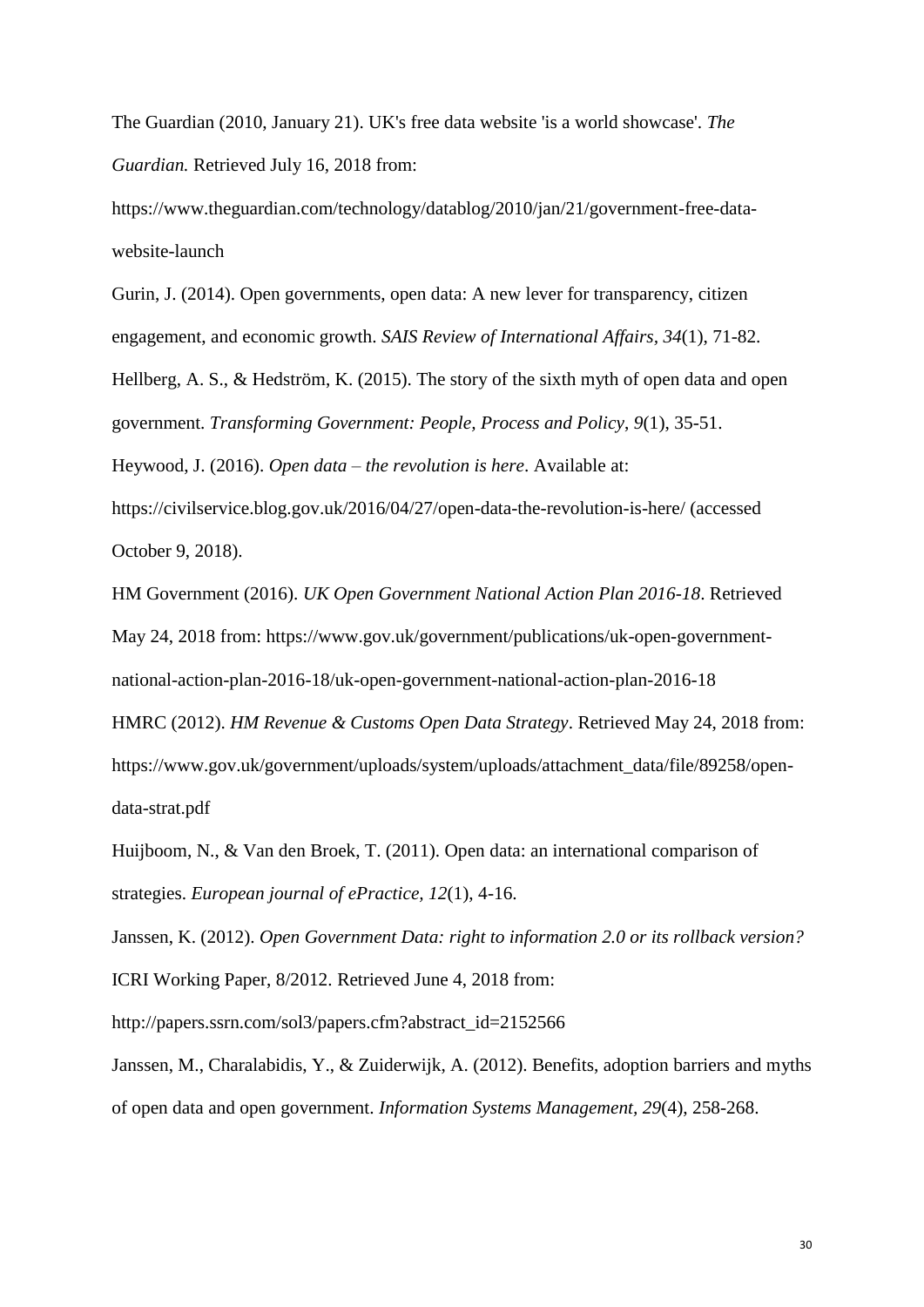Kalof, L., Dan, A., & Dietz, T. (2008). *Essentials of social research*. Maidenhead: Open University Press.

Kornberger, M., Meyer, R., Brandtner, C. and Hollerer, M. (2017). When bureaucracy meets the crowd: Studying 'Open Government' in the Vienna city administration. *Organization Studies, 38*(2), 179-200.

Lourenço, R. P. (2015). An analysis of open government portals: A perspective of transparency for accountability. *Government Information Quarterly, 32*(3), 323-332.

Martin, S., Foulonneau, M., Turki, S. Ihadjadene, M. (2013). Risk Analysis to Overcome Barriers to Open Data. *Electronic Journal of e-Government*, 11(1), 348 -359.

McGee, R., & Edwards, D. (2016). Opening Governance - Change, Continuity and

Conceptual Ambiguity. *IDS Bulletin*, 47(1), 1–22. http://doi.org/10.19088/1968-2016.103

McGee, R., & Gaventa, J. (2011). *Shifting power? Assessing the impact of transparency and accountability initiatives, IDS Working Paper 383*. Institute of Development Studies.

Retrieved June 4, 2018 from: http://www.ids.ac.uk/publication/shifting-power-assessing-theimpact-of-transparency-and-accountability-initiatives

Mellouli, S., Luna-Reyes, L. F., & Zhang, J. (2014). Smart government, citizen participation and open data. Information Polity, 19 (1), 1-4.

Munson, S., Avrahamib, D., Consolvo, S., Fogarty, J., Friedman, B., & Smith, I. (2012). Sunlight or sunburn: A survey of attitudes toward online availability of US public records. *Information Polity*, 17, 99-114.

OGP (2018). *About OGP*. Retrieved May 24, 2018 from:

https://www.opengovpartnership.org/about/about-ogp

Open Data Barometer (2017). *Open Data Barometer – Leaders Edition: ODB Methodology – v1.0*. Retrieved May 22, 2018 from: https://docs.google.com/document/d/1JklH\_smk1Fxl5-5Ac0gJeN7o6dUnFKIDimxXtGimDdc/edit#heading=h.e2a8v6i7jkj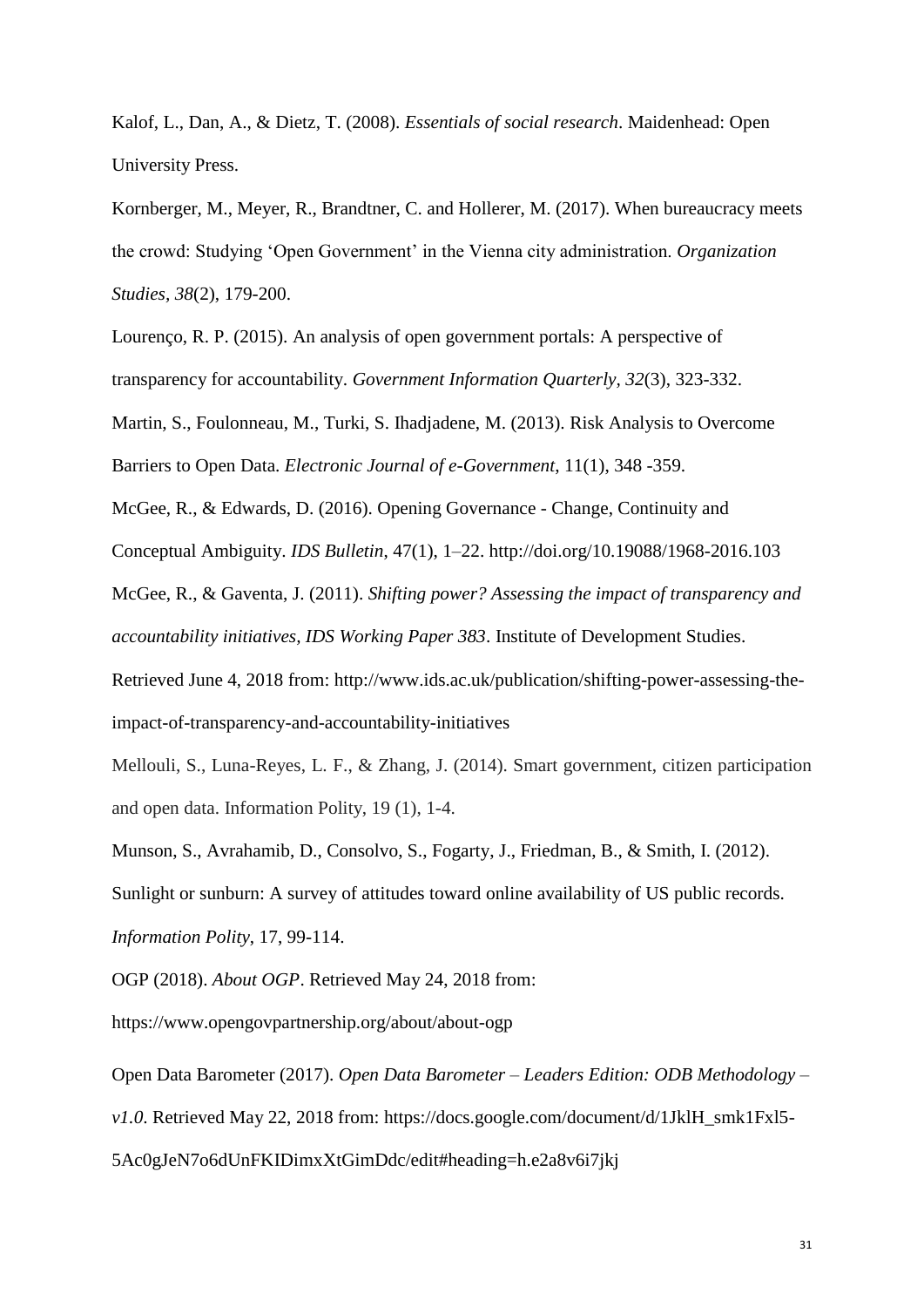Palinkas, L. A., Horwitz, M. S., Green, A. C., Wisdom, P. J., Duan, N., & Hoagwood, K. (2015). Purposeful sampling for qualitative data collection and analysis in mixed method implementation research. *Administration and Policy in Mental Health and Mental Health Services Research, 42*(5), 533-544.

Rowley, J. (2007). The wisdom hierarchy: representations of the DIKW hierarchy. *Journal of Information Science*, 33(2), 163-180.

Ruijer, E. H., & Huff, R. F. (2016). Breaking through barriers: the impact of organizational culture on open government reform. *Transforming Government: People, Process and Policy, 10*(2), 335-350.

Solove, D. (2002). Access and aggregation: Public records, privacy, and the constitution. *Minnesota Law Review*, 86(6), 1137-1218.

Sunlight Foundation (2017). *Ten Principles for Opening Up Government Information*. Available at: https://sunlightfoundation.com/policy/documents/ten-open-data-principles/ UK Open Government Network (u.d.). *About the OGN*. Retrieved May 24, 2018 from: https://www.opengovernment.org.uk/about/

UK Statistics Authority (2009). Code of Practice for Official Statistics. Retrieved May 21, 2018 from: https://www.statisticsauthority.gov.uk/wp-content/uploads/2015/12/imagescodeofpracticeforofficialstatisticsjanuary2009\_tcm97-25306.pdf

UKAuthority (2018, Sept 24). *UK ranked joint top of Open Data Barometer*. Available at: https://www.ukauthority.com/articles/uk-ranked-joint-top-of-open-data-barometer/ (accessed Oct. 2018).

Verhulst, S., & Young, A. (2016). *Open data impact: when demand and supply meet*. New York: The GovLab. Retrieved June 4, 2018 from: http://odimpact.org/key-findings.html